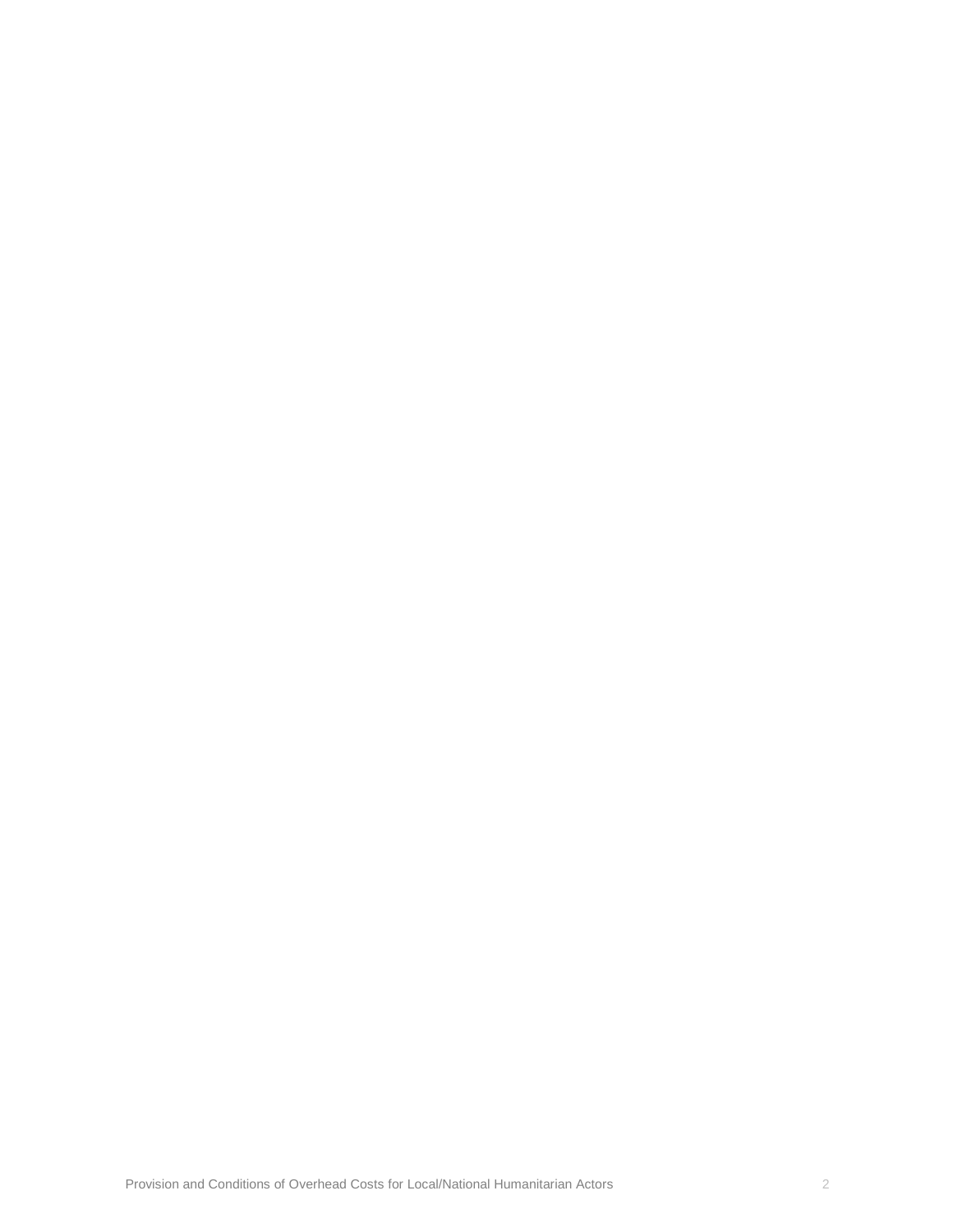# **Glossary of Abbreviations and Acronyms**

| <b>BRC</b><br>C <sub>4</sub> C | <b>British Red Cross</b>                                                                             |
|--------------------------------|------------------------------------------------------------------------------------------------------|
| <b>CBPF</b>                    | <b>Charter for Change</b><br><b>Country-Based Pooled Funds</b>                                       |
| <b>CRS</b>                     | <b>Catholic Relief Services</b>                                                                      |
| CSO                            | <b>Civil Society Organization</b>                                                                    |
| <b>DFAT</b>                    | Department of Foreign Affairs and Trade (Australia)                                                  |
| <b>DfID</b>                    | Department for International Development                                                             |
| <b>ECHO</b>                    | European Civil Protection and Humanitarian Aid Operations                                            |
| <b>FPA</b>                     | Framework Partnership Agreement                                                                      |
| FY.                            | <b>Financial Year</b>                                                                                |
| <b>GB</b>                      | <b>Grand Bargain</b>                                                                                 |
| <b>GHD</b>                     | Good Humanitarian Donorship                                                                          |
|                                |                                                                                                      |
| <b>HRP</b>                     | Humanitarian Response Plan                                                                           |
| HQ<br><b>ICRC</b>              | Headquarters<br>International Committee of the Red Cross                                             |
| <b>IFRC</b>                    | International Federation of Red Cross and Red Crescent Societies                                     |
| <b>IOM</b>                     | International Organization for Migration i                                                           |
| <b>iNGO</b>                    | International Non-Governmental Organization                                                          |
| KPI                            | Key Performance Indicator                                                                            |
| L <sub>2</sub> GP              | <b>Local to Global Protection Initiative</b>                                                         |
| <b>InNGO</b>                   | Local / National Non-Governmental Organization                                                       |
| <b>NRC</b>                     |                                                                                                      |
| <b>NS</b>                      | Norwegian Refugee Council<br>National Red Cross / Red Crescent Society                               |
| <b>NSIA</b>                    | National Society Investment Alliance                                                                 |
| <b>OCHA</b>                    | Office for the Coordination of Humanitarian Affairs                                                  |
| RC/RC                          | <b>Red Cross/Red Crescent</b>                                                                        |
| SCI                            | Save the Children International                                                                      |
| <b>SDC</b>                     |                                                                                                      |
| Sida                           | Swiss Agency for Development and Cooperation<br>Swedish International Development Cooperation Agency |
| <b>SNC</b>                     | Somalia NGO Consortium                                                                               |
| ToR                            | <b>Terms of Reference</b>                                                                            |
| UN.                            | <b>United Nations</b>                                                                                |
| <b>UNHCR</b>                   | United Nations High Commissioner for Refugees                                                        |
| <b>UNICEF</b>                  | <b>United Nations Children's Fund</b>                                                                |
| <b>USAID</b>                   | United States Agency for International Development                                                   |
| <b>WFP</b>                     | World Food Programme                                                                                 |
| <b>WHS</b>                     | World Humanitarian Summit                                                                            |
| WS                             | Workstream                                                                                           |
| <b>WV</b>                      | <b>World Vision</b>                                                                                  |
|                                |                                                                                                      |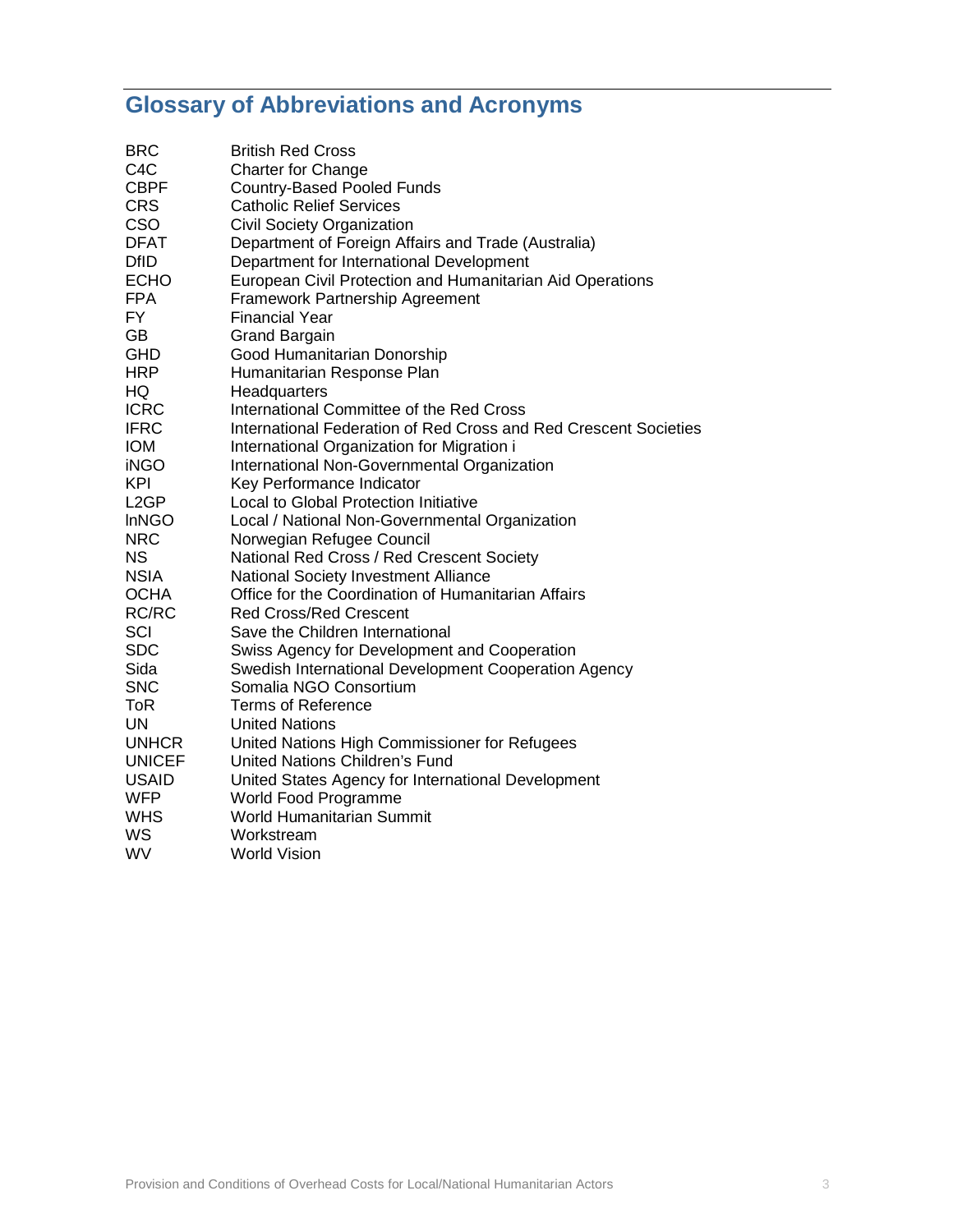# **Table of Contents**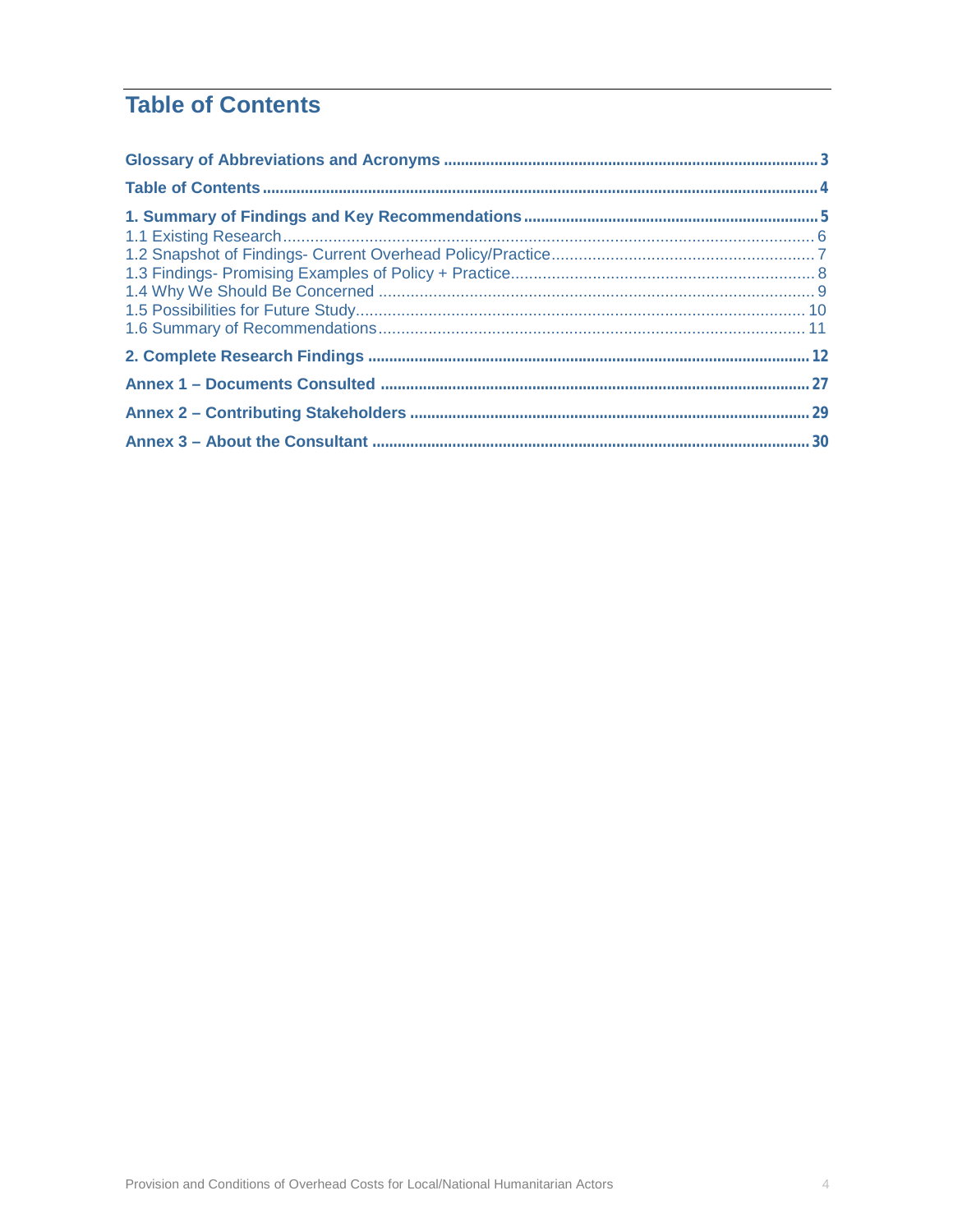## **1. Summary of Findings and Key Recommendations**

*Objective of the research: Develop a broad overview of current policies and practice on the provision of overhead costs to local and national humanitarian actors by State donors, Pooled Funds, UN agencies, iNGOs, ICRC and IFRC, and formulate recommendations.* 

*While UN/INGO counterparts received the bulk of the funding, and then subcontracted their Syrian "partners" to implement much of the actual assistance, Syrian humanitarian actors were found to be much less likely to obtain overheads. Frequently they were not even able to recover the full costs of the relief activities they implement on behalf of donors and their so-called partners. A standard 7% overhead coverage for Syrian NGOs, which is usual for international actors, was only allowed in a few cases such as the OCHA managed Humanitarian Pool Fund. High salary differences between UN agencies, INGOs and Syrian humanitarian actors were reported to hamper Syrian NGO's capacities as qualified staff leave for better-paid jobs with international organisations. (L2GP, 2016)* 

This short piece of research was undertaken on behalf of the IFRC, with funding provided by the Norwegian Red Cross. The issue of core and overhead costs to local and national actors has been an issue that emerges consistently in localization related conversations, including in the Grand Bargain Localization Workstream, co-chaired by IFRC and the Swiss Government. Specifically, local and national NGOs (lnNGOs) and National Red Cross and Red Crescent (RC/RC) National Societies state that they do not benefit from the provision and conditions of un-earmarked core/overhead/admin costs as enjoyed by UN Agencies and iNGOs, which negatively impacts their capacity development and organizational sustainability. **Evidence has been anecdotal, with very limited specific investigation to understand the different funding policies and practices of those who finance lnNGOs, or the degree to which this criticism is valid.**

The topic is complicated by a **broad set of similar terms, often used interchangeably**. All humanitarian organizations require infrastructure that enables them to deliver on their mission and objectives. This can include, amongst other items, office rent, utilities, support staff costs, IT, HR and financial systems, insurance and HQ support costs. Different stakeholders refer to these as core, indirect or non-project costs, general operating support, overhead, administration costs or fees and potentially, capacity building investments**. This report will use the term 'overhead' to generically represent the range of terms.**

Overhead costs can be reimbursed by a donor or partner at a fixed rate of reimbursement (unearmarked) or negotiated in terms of what each donor or partner defines as reasonable, justifiable and permitted overhead costs. The debate around cost recovery and the 'right' amount of overhead costs is not new to Northern civil society actors, and a substantial body of guidance on how to strategically implement cost recovery and charge adequate overhead costs exists (Mango 2010, Bond 2016, NPQ 2016, to name a few examples).

A key lesson from this debate is that **there is no ideal rate for overheads, nor is the solution dependent on organisations receiving restricted or unrestricted overhead funding** . The traditional 7% overhead rate paid by many State Donors, Pooled Funds and UN Agencies would in any case not likely cover the entirety of HQ and Field infrastructure, systems and administrative costs. All international humanitarian actors have developed strategies which include their own fundraising efforts for unrestricted funds, negotiating core/HQ organisational grants in their country of origin and in presenting budgets that present their overhead costs as direct costs. The costs and efforts of humanitarian organisations to assemble different streams of funding to cover their overhead costs should not be underestimated: **iNGOs spend 80% more on their financial accounting and reporting than multinational corporations** (HBR, 2013).

The **research focussed on the supply side of overhead funding and not the demand (lnNGOs)** . This was a deliberate and strategic choice: the research is focused on understanding the policy and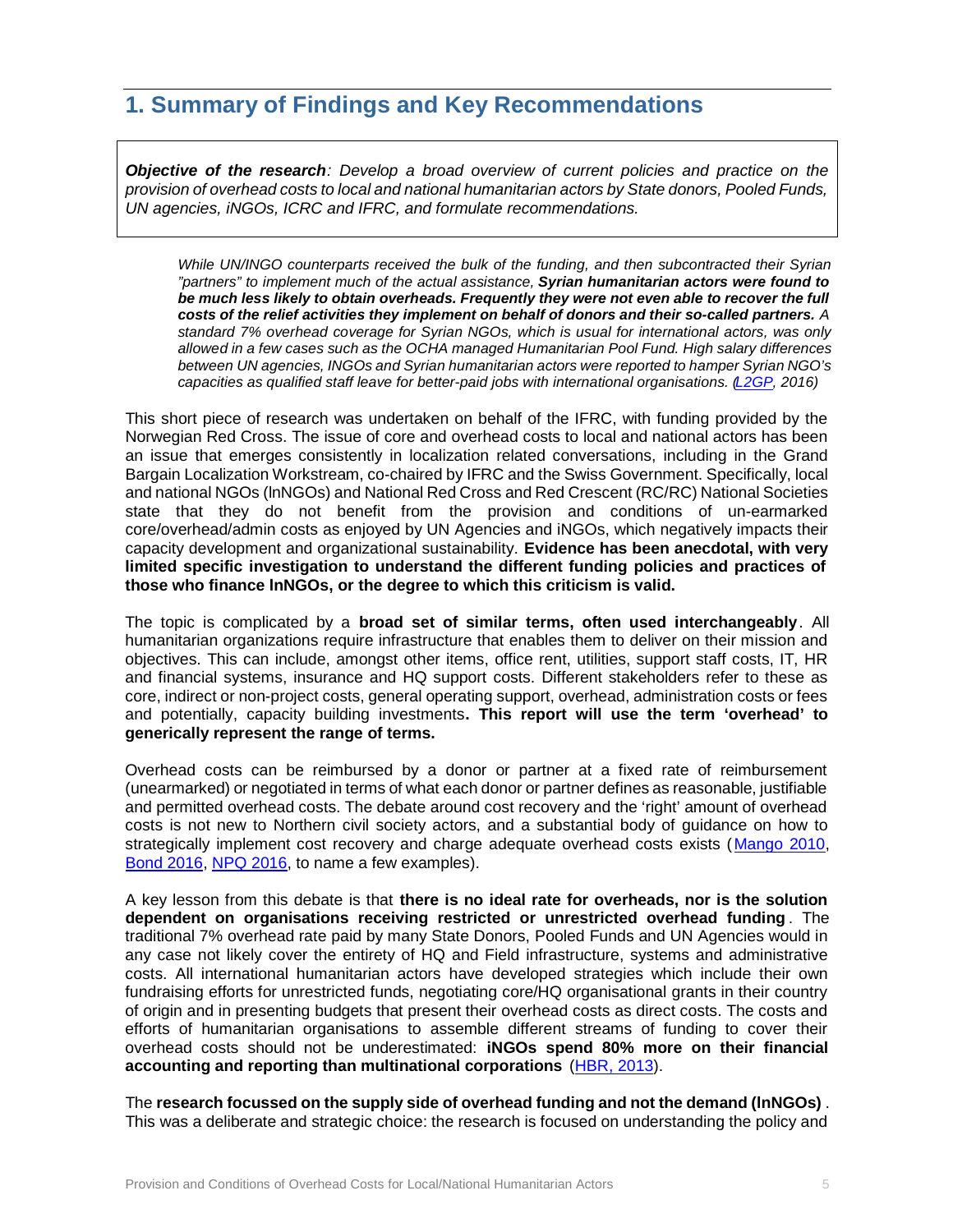practice of those in a position to provide or influence provision of such funding to lnNGOs. See more on the research methodology and challenges in Section 2.

The document has been written to provide a succinct overview. The remainder of Section 1 presents existing research (1.1) and then provides a snapshot of the current state of policy and practice (1.2), some promising examples by stakeholders (1.3), a broader commentary on the challenges (1.4) and potential areas for future study (1.5). Compiled recommendations are found in 1.6. Section 2 includes an introduction to the methodology and challenges and the complete research findings organized by stakeholder groupings.

*A final note on the research report*: while the research question was strictly focused on the provision and conditions of overheads to lnNGOs, **readers will note that the answers often link back to stakeholder efforts to meet their Grand Bargain/Localisation commitments**. At times, payment of reasonable levels of overhead costs might seem tangential to the GB commitment that 25% of aid funding by 2020 will be delivered 'as directly as possible'. That said, there is a logic to this framing: **equitably covering overhead costs of lnNGOs would indirectly contribute to efforts to localise funding, and also towards meeting the commitment to strengthen the capacity of local actors** .

## **1.1 Existing Research**

The provision and conditions of **overhead costs for those humanitarian actors operating internationally** has benefited from substantial research. Key documents to consider in parallel to this research include:

- **Development Initiatives** (2008) Indirect Support Cost Study (for the GHD): remains a key document that charts the issue of overhead costs between State Donors and UN agencies, iNGOs, ICRC and IFRC. Written in the context of pressure to reduce indirect support cost charges. Highlights the complexity of comparison across donors/recipients, that **flat rate reimbursements do not provide a true picture of overhead costs**, and established that humanitarian actors operating internationally often benefit from supplemental core HQ and unrestricted funding which they use to cover remaining costs.
- **ICVA** (2015) Review of UN Project Partnership Agreements for NGO Implementation: undertaken to improve NGO understanding of different UN agencies' approaches to overhead costs to inform future consultations with same. Concluded that there was no clear exemplar of best partnership practice of the six UN agencies reviewed, and recommended greater transparency, embedding of the Principles of Partnership and harmonization.
- **HPG/ODI** (2017) undertook a financial analysis of a range of ECHO-funded projects to determine the net donor money that beneficiaries receive. Noted that local/national implementing partner costs and narrative reports were not always available and as such the study could not analyse the role or costs of lnNGOs.

The provision and conditions of **overhead costs for local and national humanitarian actors** has seen limited specific study:

- **L2GP** (2016) undertook a detailed study of funding to lnNGOs in Syria. The introductory quote above captures the situation succinctly. While Syrian humanitarian actors were delivering 75% of the assistance in 2014, they only received only 0.3% of direct and 9.3% of indirect funding.
- **Somalia NGO Consortium** and **NEAR** published a global policy brief (NEAR, 2017) advocating for a 10% allocation of unrestricted financing to lnNGOs as a necessary commitment to achieve organizational capacity strengthening.
- **Charter for Change (C4C)** Progress Report 2016- 2017 includes signatory reporting against *Commitment 7: Robust organisational support and capacity strengthening*. Recommendations for next step include prioritising core funding for lnNGOs and increasing organisational budgets for capacity building activities.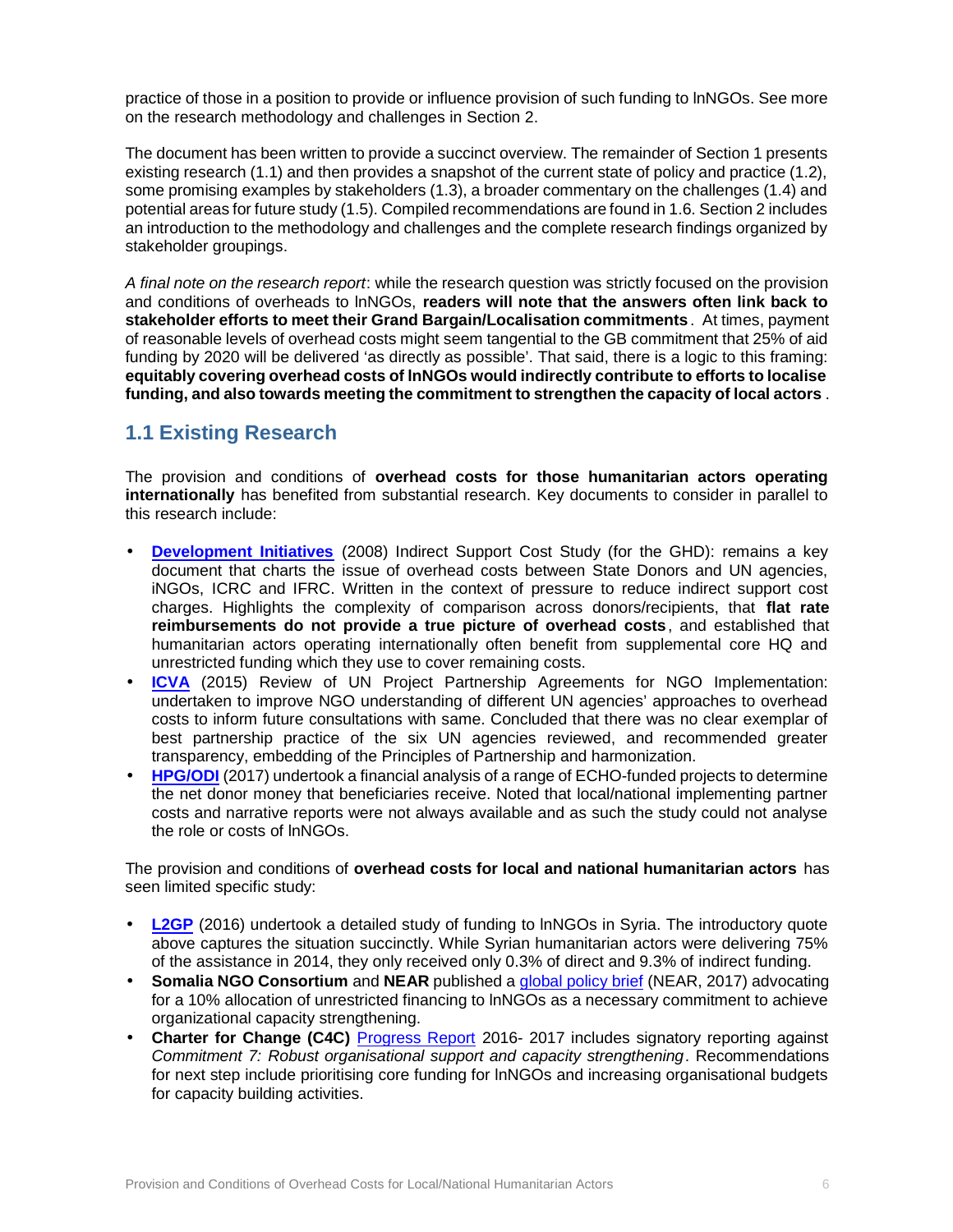## **1.2 Snapshot of Findings- Current Overhead Policy/Practice**

**Realities for lnNGOs**: are largely unable to receive direct funding from State Donors. They enjoy the same conditions as international organisations from the CBPF- provided that they pass the rigorous assessment process to be considered for allocations. UN agencies offer them mixed policies and practice; only in some cases do they receive the same conditions as iNGOs. lnNGOs are largely obliged to negotiate overhead costs with a significant portion of their iNGO partners, on a case-case basis. It could be assumed that some lnNGOs could work around these overhead funding scenarios and constraints, by effectively projectising overhead costs as direct project costs. The worst-case anecdotes include lnNGOs obliging staff to become volunteers as overheads were not submitted in project funding and no money was available for their salaries; or, of an lnNGO 'taxing' its employees 30% of their salary to pay organisational overheads.

**State Donors**: only in rare cases do they provide funding directly to lnNGOs, therefore the overhead question is somewhat redundant. In some cases, the obstacle to direct funding is a result of due diligence requirements or legal constraints. In the bulk of examples donors have taken the strategic decision to channel funding to lnNGOs through their international partners, lowering their risk exposure and allowing them to manage fewer, larger grants to a limited number of partners. While they are keen to see lnNGO overheads covered, they at best provide non-prescriptive guidance to their international funding partners- 'urging' partners to share or ensure adequate coverage of lnNGO overhead costs. While they are taking stock of barriers and opportunities for greater engagement with lnNGOs, they are often planning an increase in their funding to CBPFs and demanding stricter reporting from international partners on what proportion of grants is being delivered with- and through- lnNGOs. These efforts are largely focused on their GB Localisation commitments, rather than on the specific provision of reasonable overheads for lnNGOs. *Donors policy as concerns provision of overheads costs are typically in the public domain, though it is often unclear on whether direct funding relationships with lnNGOs are in fact possible.*

**OCHA CBPF**: Their overhead ppolicy offers equal treatment to international/national and local actors. Maximum of 7% of direct expenditures, non-earmarked. Globally, lnNGOs received 23% of the total \$586 million in 18 CBPFs for 2017 (as of 19.12.2017). This has grown from 12% of the \$482 million in 14 countries in 2014). A broader range of pooled funds exist, though unlikely that these sources offer direct funding to lnNGOs (see NRC 2017). *Policy and guidelines in the public domain (OCHA, 2017).*

**UN Agencies**: Often maintain different policies on overheads for international and local/national actors. UNICEF and UNHCR only offer HQ Support costs (flat 7% overhead) to organisations that are operating in a country other than their country of origin. Other overhead costs deemed reasonable and justifiable are reimbursed. There are efforts underway to align these policies across UN Agencies. *Overhead policy and guidelines are available in the public domain.*

**iNGOs**: generally speaking, there is an absence of formal iNGO policies as concerns provision and conditions of overheads. There appears to be institutional and individual soft commitments to 'reasonable and justifiable' coverage of overheads, with country directors and fundraising coordinators given latitude to develop and enforce a contextually relevant policy. Most iNGOs are commited to covering their lnNGO partners' overheads, and find means to achieve this- sharing the overhead they receive from back donors, using other unrestricted funding streams, translating overhead costs into direct project costs. As iNGOs have not traditionally been asked to report on their implementing partner financial arrangements, there is a struggle for large iNGO families to capture and analyse patterns of practice. Charter for Change signatories, and often mid-sized iNGOs, are showing greater progress in understanding their practice, revising their policy/guidance and taking a stronger institutional stand to meet their GB and C4C commitments. *Overhead policy and guidelines generally not in place and therefore not available in the public domain.*

**ICRC/IFRC**: there are internal and Movement guidelines that give direction to the provision and volume of overhead costs. For IFRC, they pay overhead/indirect costs to NS who have a costing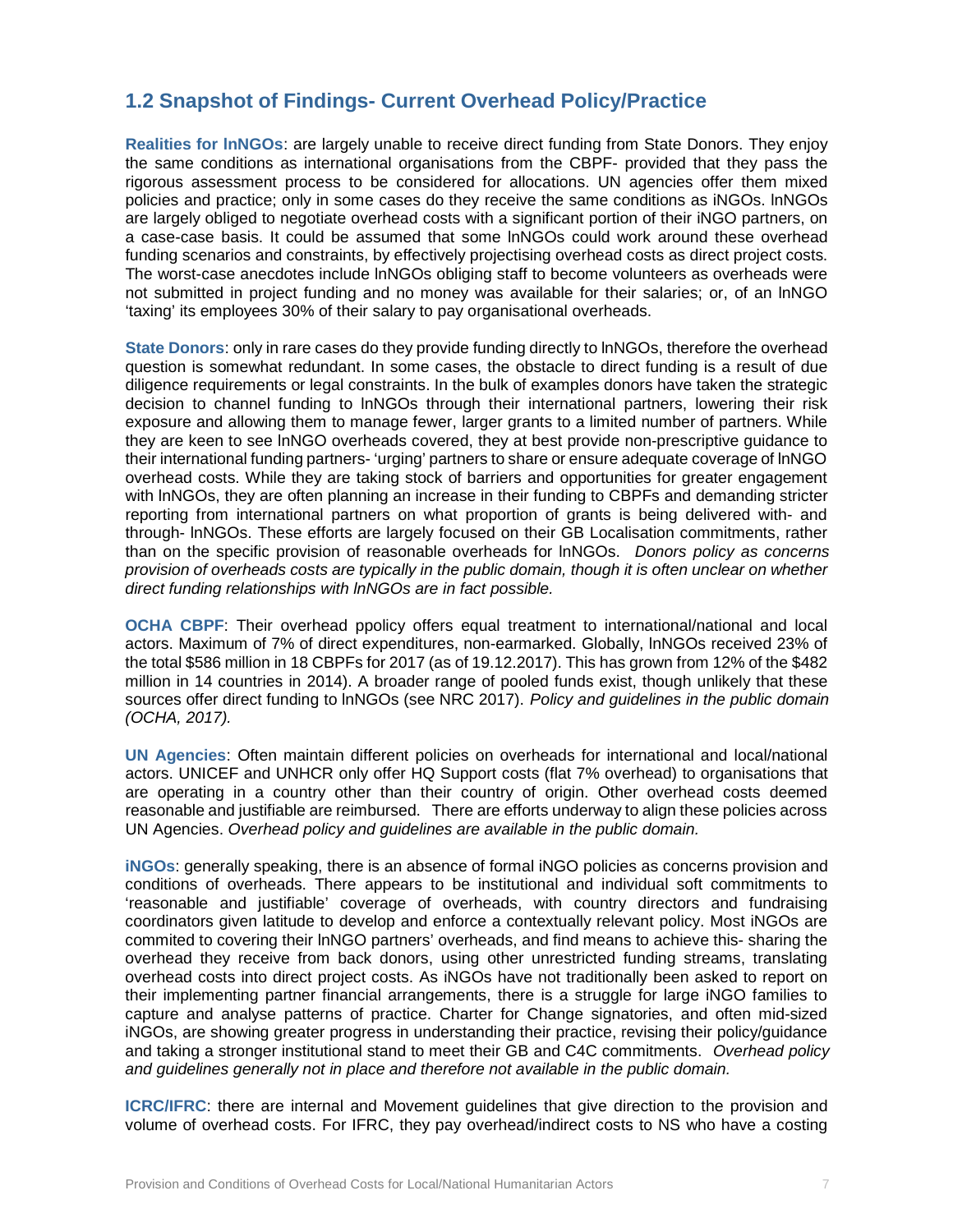policy and present reasonable costs. For ICRC, they undertake an assessment of financial capacity/management assessment of an NS partner, resulting in a grading from Level 1- 3. The grading determines whether they provide a restricted or unrestricted/flat rate reimbursement of overhead costs. *IFRC guidelines in public domain; ICRC guidelines are internal.*

#### *Lessons and Recommendations*:

- **Transparency**: all stakeholders should be obliged to publish clear and succinct policy and guidance on provision of overheads to lnNGOs. Equally, lnNGOs should publish their costing policies, allowing scrutiny of their institutional budgeting and cost recovery.
- **Capturing financial data on overhead costs and provision**: all stakeholders need to track and report their spending with- and through- lnNGOs. Without greater tracking, it remains extremely challenging to analyse patterns of overhead policy and practice, at every level.
- **Adopting clear and actionable policy, practice, harmonization**: as a first level of priority, developing and adopting internal policy on provision of lnNGO overheads is a challenge for Donors and iNGOs. Without this, there is limited hope for harmonization within organisations operating in multiple countries, often through their international affiliates. In the least, lnNGOs should be reimbursed for reasonable and justifiable overhead costs related to their operations.
- **Do all stakeholders have an equal appetite for change?**: the research reveals that this question of overheads is getting varied levels of attention across stakeholders and levels. Donors generally are somewhat distant from the question, often planning on increased funding to the CBPFs as a solution; UN Agencies are harmonizing their policies, largely not questioning why organizations operating outside of their home country receive different treatment than lnNGOs; while iNGOs feel the greatest pressure to act, improve and justify their policy, practice to meet their GB/C4C commitments. **This distribution of commitment risks resulting in pushing pressure- and increase financial reporting demands- downwards to lnNGOs, rather than resolving obstacles in humanitarian funding architecture for localisation of aid** .

## **1.3 Findings- Promising Examples of Policy + Practice**

The previous section provides a snapshot of an issue that is challenging, complicated and receiving varying levels of attention and action by its stakeholders. The research did reveal the following snapshots of promising policy and practice as concerns provision of overheads to local and national partners (see Section 2 for complete findings):

#### **State Donors- Danida, Sida**:

They have integrated their GB commitments into their development cooperation and humanitarian strategies. Re-designed their partnership approach that stipulates improved local/national actor engagement. Their international partners are assessed on the quality and depth of partnerships and are required to work with local/national partners. They will strengthen their analysis of the proportion of grants transferred to local/national partners, the proportion required for capacity-building and support from international partners, and explore how they can connect development funding which would bring longer-term perspective and funding to strengthening local and national partners.

**CBPF**: provides the same conditions for international and local/national actors. Partners are provided feedback following their initial assessment and following implementation, allowing them to identify systems/processes where they should invest and improve performance. Their ambition to fund 15% of HRP country requirements is a win for State Donors, and likely for lnNGOS as well.

**iNGOs**: greater progress in developing policy, capturing global practice and harmonizing approaches were illustrated in mid-sized iNGOs, typically C4C signatories. The latter has an explicit reference to the provision of adequate overheads to local and national partners.

- **Danish Church Aid**: Since 2016 have been tracking their funding to lnNGOs. Planned strategy metric for 2018: 25% of their partners receive financial support towards overheads/core costs.
- **Norwegian Refugee Council**: NRC's intent is to apply to partners the same overhead conditions it receives from its back donors.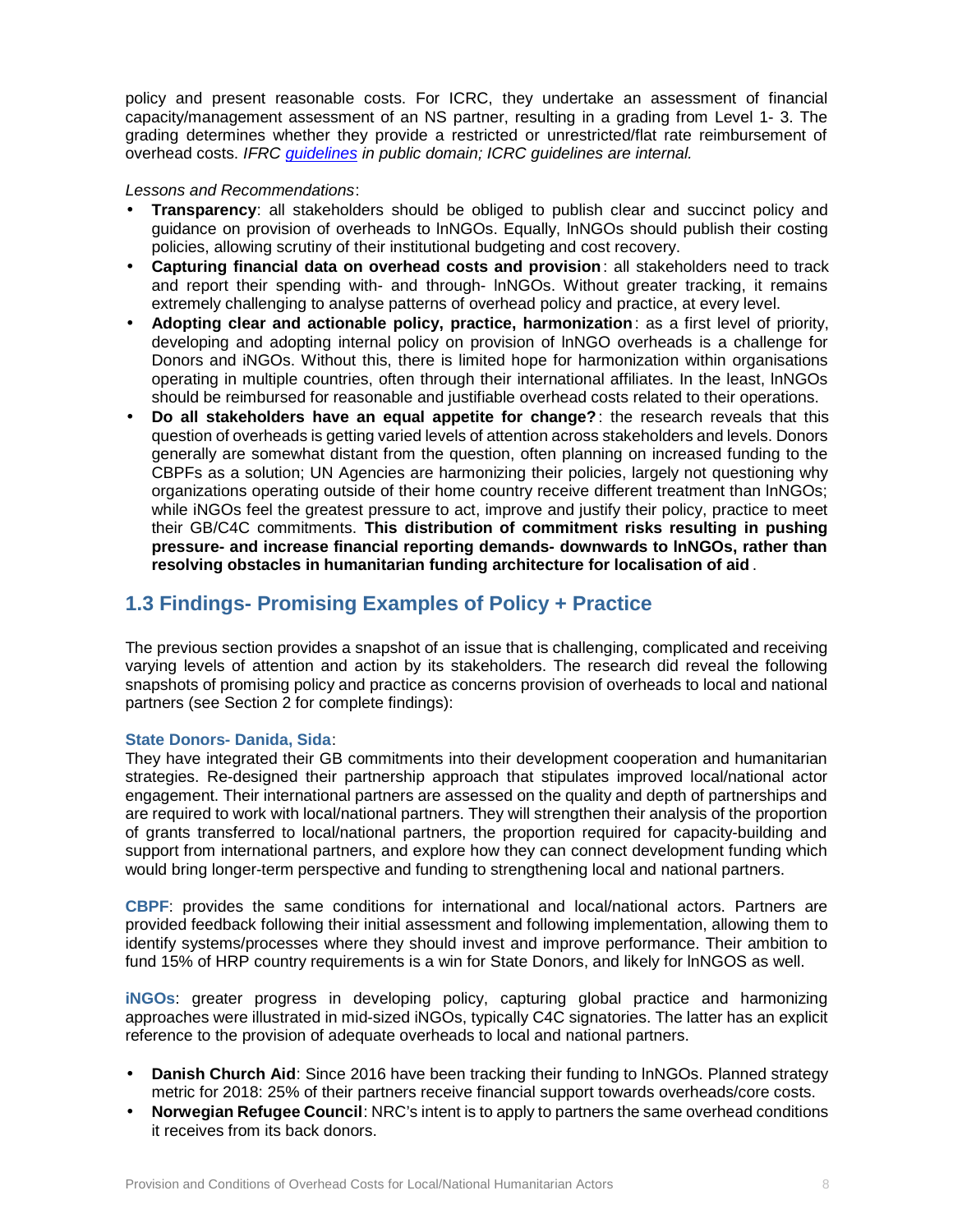• **Oxfam**: In FY2018-2019, performance against C4C commitments is part of the Global Programmes steer and KPIs including facilitating access to funding to lnNGOs with core costs and capacity strengthening.

**IFRC**: developed the Guidelines for National Society Costing Policy: Best practices for project costing and indirect cost recovery procedures (see also Bond/Mango). This guidance was created based on the observation that certain Participating National Societies (PNS) were not paying overhead costs to National Society (NS) partners. The IFRC now pays overhead costs to NS who have a costing policy and present reasonable costs.

*Lessons and Recommendations*:

- **Deliberate translation of GB/C4C commitments**: those stakeholders that had a clear(-er) position on overheads were those that had actively attempted to integrate and translate their GB/C4C commitments into policy and practice. Generally, those that had not begun a deliberate process admitted looking for recommendations and examples of practice from their peers.
- *'It's a lot of work'*: given that international partners have never been asked to explicitly analyse the proportion/type of funding providing to their local/national partners, such financial tracking required (and continues to require) significant investment. Smaller iNGOs were able to track up to 85% of funding to local/national partners, requiring intensive manual analysis of financial accounting.
- **Scaling CBPFs**: all things being equal, the CBPFs represent the fairest, systematized approach to ensuring provision of overheads to lnNGOs. From a simple perspective of logic, they represent an easy way to ensure that lnNGOs benefit from the same conditions as international humanitarian actors, while also enabling donors to fund a vehicle that also reinforces the 25% by 2020 commitment of Workstream 2.

### **1.4 Why We Should Be Concerned**

*Interviews with actors engaged in the Turkey Syria cross-border responses did identify examples of "good-practise partner- ships" but also examples not unlike those found in the for-profit sector. Some of these contractual agreements resemble the kind of business deal where international companies possess the know-how, "owns" the design, and controls access to investors and markets, while local "business partners" deliver cheap labour and low production costs - even if this is not the intent of the UN/INGO in question . (L2GP, 2016)*

The L2GP study quoted above paints an unflattering image of how the humanitarian system is treating its local and national partners. The author suggests that the comparison with the private sector has not been taken far enough.

In its current state, the humanitarian sector appears to have adopted an approach to funding lnNGOs that is strikingly similar to a corporate supply chain. The ILO's 2016 research, Purchasing Practices and Working Conditions in Global Supply Chains, reported that **39 per cent of suppliers reported having accepted orders whose price did not allow them to cover their production costs** . Much of this research suggests that lnNGOs are being similarly squeezed in the humanitarian system and, lacking access to core HQ grants and unrestricted funding sources, are quite possibly selling their services below cost to their international partners.

This corporate analogy should underline ethical questions for the humanitarian sector, that could be *differently* compelling than the current Localisation debate and its 25%/2020 ambition:

- **Are the international components of the humanitarian system committed to ensuring a living wage to local/national actors?**
- **Does the humanitarian system agree that its** *quasi* **corporate supply chain business model is congruous with its commitment to humanitarian principles?**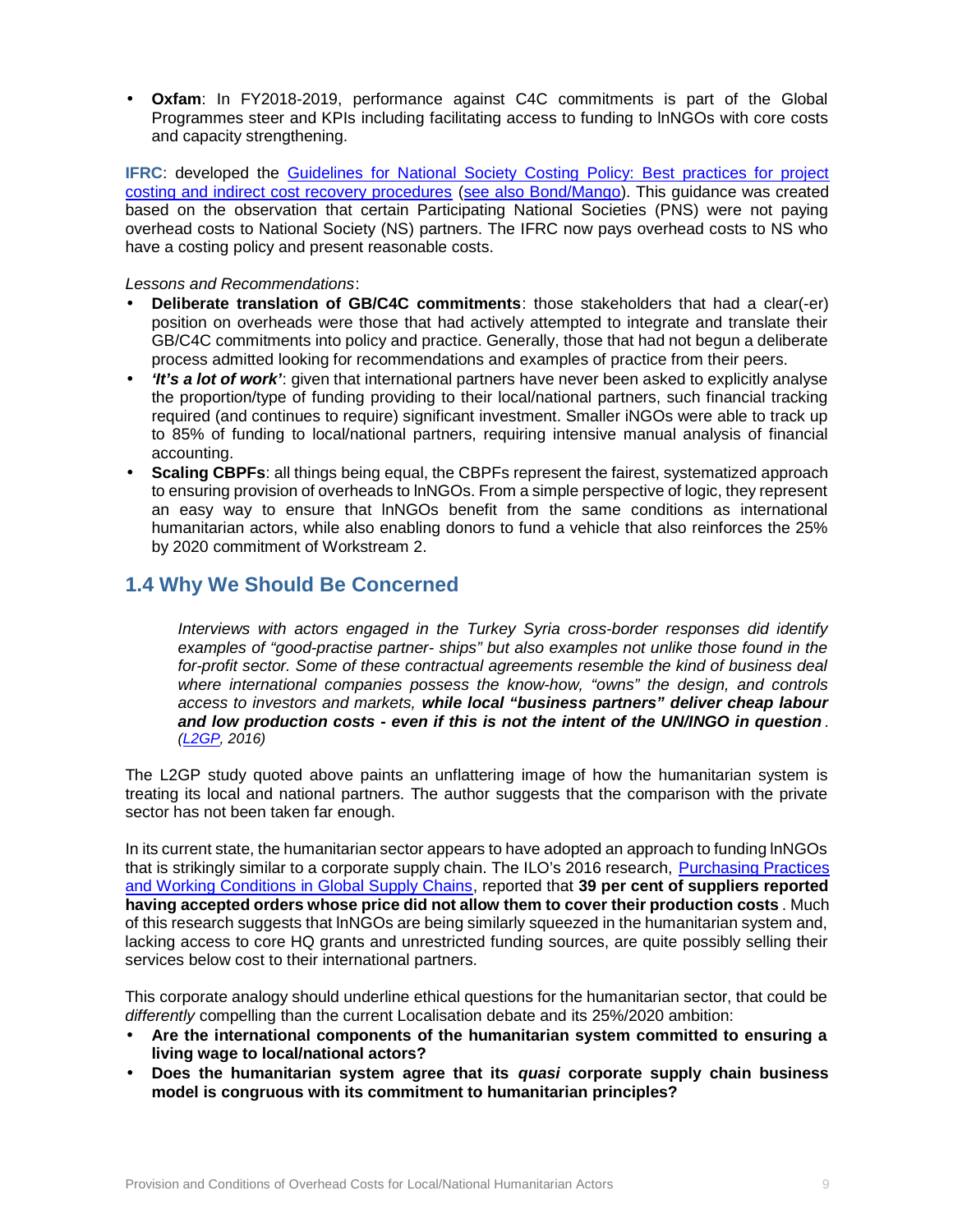As illustrated 1,3, there are stakeholders that suggest an emerging analogous 'Fair Trade' movement for the humanitarian sector, amongst those actors that provide, or influence how overheads are provided to lnNGOs. This represents an informed and ethical stance on reinforcing genuine partnerships, with an equitable sharing of funds, fair conditions and in promoting sustainability. This comparison is apt- but the realities of Fair Trade in the corporate sector are currently under dire threat, with major corporates pulling out (Guardian, 2017) of the gold standard of ethical trading and food certification.

#### *Lessons and Recommendations*:

- There appears to be a more fundamental, and possibly compelling, narrative around inconsistent and possibly insufficient provision of overhead funding to lnNGOs: the humanitarian system has an ethical obligation to ensure the payment of a living wage to local and national partners, and that the spirit of the sector is not a multinational corporate's 'highest profits vs. lowest costs' philosophy. Addressing this challenge would oblige the international components of the humanitarian system to take broader responsibility for the sustainability, safety and actual costs of their lnNGO partners.
- There are examples of mid-sized NGOs and donors that are adopting an approach similar to Fair Trade actors (see 1.3), framing their provision of overheads as efforts to ensure fair, equitable and full funding of partner costs.

## **1.5 Possibilities for Future Study**

This research has at best provided a broad snapshot of realities. There are already recommendations for future study in the references cited in 1.1. Given the very limited study of provision and conditions to local and national humanitarian actors, specific suggestions for future study of this topic include:

- **There is a need for more evidence.** It would be helpful that national and regional NGO consortia undertake detailed research from the demand side of the question (lnNGOs) in order to provide a balanced and informed view of the realities in the last mile of the humanitarian supply and funding chain. This could include analysis at national and regional levels, accounting for different contexts (conflict, natural disaster, complex emergencies, etc.), providing further examples of how lnNGOs are- or are not- being reimbursed for reasonable and justifiable overhead costs and what obstacles they face.
- Current anecdotal evidence around the questions of overheads/lnNGOs is typically around the Syria conflict, and this poses the intellectual risk that the strategic, policy and practice discussions are not a reflection of the broader realities of the humanitarian system. Whatever further studies are conducted, it is i**mperative to consider a broader range of contexts to illustrate how policies and practice vary** by context.
- This research has only been able to collect a broad-brush overview from available stakeholders. Even on the supply side of overhead providers, there remain further major actors to consider (State Donors such DfID and USAID), a broader range of Pooled Funds, other UN Agencies, iNGOs).
- The question of the provision and conditions of overheads to InNGOs typically spans several functions within organizations (programmes, financial management, donor relations, capacity building and partnership, to name a few). It would be helpful to **organise a roundtable discussion amongst Chief Financial Officers of humanitarian organizations, the respondents who are possibly the best placed to unpack the complexity and suggest simpler means to understand practice and potentially shape aligned policies amongst humanitarian actors.**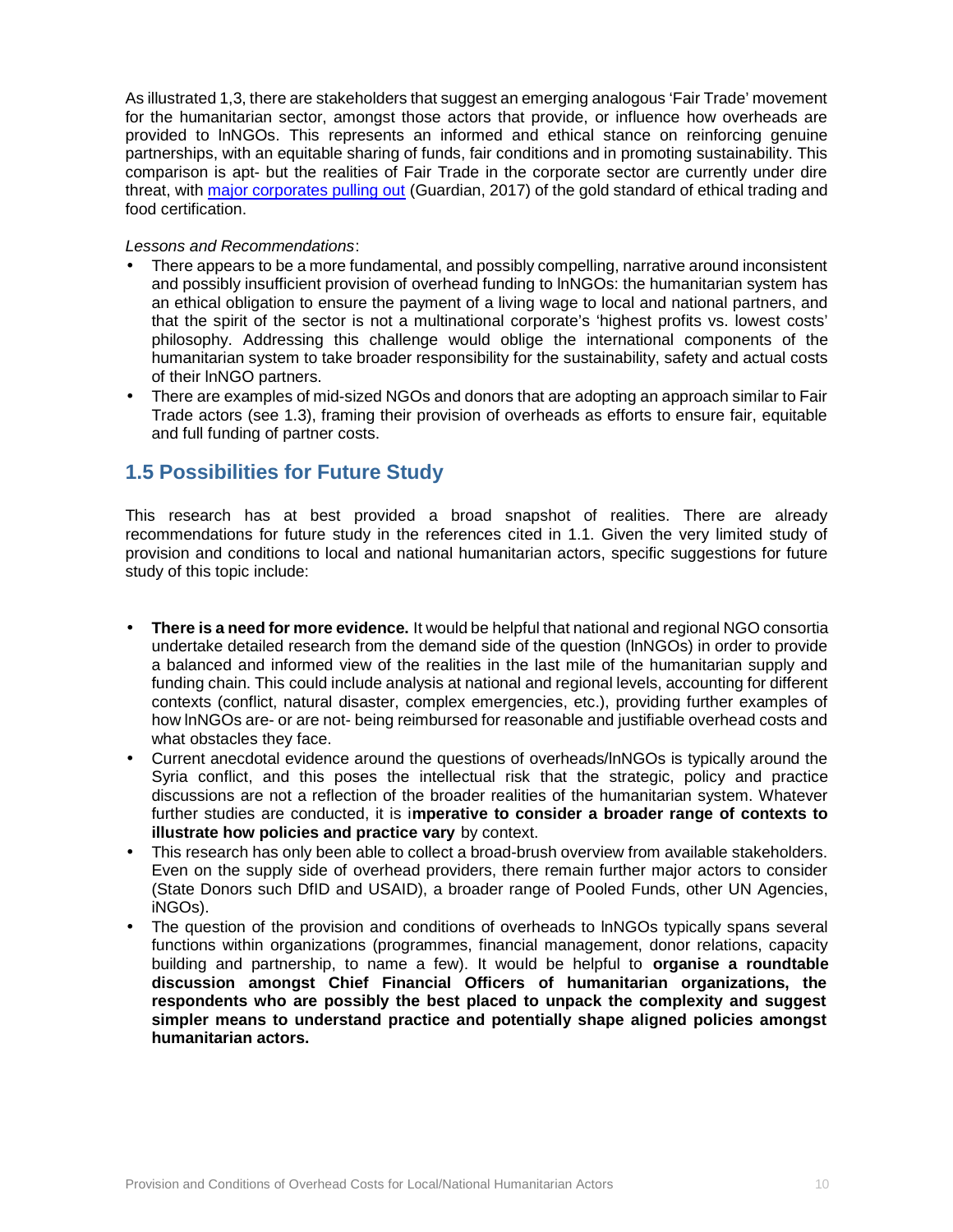# **1.6 Summary of Recommendations**

|           | <b>Policy Considerations</b>                                                                                                                                         | <b>Future Study</b> |                                                                                                                                                                        |  |
|-----------|----------------------------------------------------------------------------------------------------------------------------------------------------------------------|---------------------|------------------------------------------------------------------------------------------------------------------------------------------------------------------------|--|
|           | Transparency: all stakeholders should be obliged to publish clear and succinct                                                                                       |                     | There is a need for more evidence. It would be helpful that national and regional                                                                                      |  |
|           | policy and guidance on provision of overheads to InNGOs. Equally, InNGOs should                                                                                      |                     | NGO consortia undertake detailed research from the demand side of the question                                                                                         |  |
|           | publish their costing policies, allowing scrutiny of their institutional budgeting and                                                                               |                     | (InNGOs) in order to provide a balanced and informed view of the realities in the last                                                                                 |  |
|           | cost recovery.                                                                                                                                                       |                     | mile of the humanitarian supply and funding chain. This could include analysis at                                                                                      |  |
| $\bullet$ | Capturing financial data on overhead costs and provision: all stakeholders need                                                                                      |                     | national and regional levels, accounting for different contexts (conflict, natural                                                                                     |  |
|           | to track and report their spending with- and through- InNGOs. Without greater                                                                                        |                     | disaster, complex emergencies, etc.), providing further examples of how InNGOs are-                                                                                    |  |
|           | tracking, it remains extremely challenging to analyse patterns of overhead policy                                                                                    |                     | or are not- being reimbursed for reasonable and justifiable overhead costs and what                                                                                    |  |
|           | and practice, at every level.                                                                                                                                        |                     | obstacles they face.                                                                                                                                                   |  |
| $\bullet$ | Adopting clear and actionable policy, practice, harmonization: as a first level of                                                                                   | $\bullet$           | Current anecdotal evidence around the questions of overheads/InNGOs is typically                                                                                       |  |
|           | priority, developing and adopting internal policy on provision of InNGO overheads is                                                                                 |                     | around the Syria conflict, and this poses the intellectual risk that the strategic, policy                                                                             |  |
|           | a challenge for Donors and iNGOs. Without this, there is limited hope for                                                                                            |                     | and practice discussions are not a reflection of the broader realities of the                                                                                          |  |
|           | harmonization within organisations operating in multiple countries, often through                                                                                    |                     | humanitarian system. Whatever further studies are conducted, it is imperative to                                                                                       |  |
|           | their international affiliates. In the least, InNGOs should be reimbursed for                                                                                        |                     | consider a broader range of contexts to illustrate how policies and practice vary                                                                                      |  |
|           | reasonable and justifiable overhead costs related to their operations.                                                                                               |                     | by context.                                                                                                                                                            |  |
| $\bullet$ | Do all stakeholders have an equal appetite for change? the research reveals                                                                                          | $\bullet$           | This research has only been able to collect a broad-brush overview from available<br>stakeholders. Even on the supply side of overhead providers, there remain further |  |
|           | that this question of overheads is getting varied levels of attention across                                                                                         |                     | major actors to consider (State Donors such DfID and USAID), a broader range of                                                                                        |  |
|           | stakeholders and levels. Donors generally are somewhat distant from the question,<br>often planning on increased funding to the CBPFs as a solution; UN Agencies are |                     | Pooled Funds, other UN Agencies, iNGOs).                                                                                                                               |  |
|           | harmonizing their policies, largely not questioning why organizations operating                                                                                      | $\bullet$           | The question of the provision and conditions of overheads to InNGOs typically spans                                                                                    |  |
|           | outside of their home country receive different treatment than InNGOs; while iNGOs                                                                                   |                     | several functions within organizations (programmes, financial management, donor                                                                                        |  |
|           | feel the greatest pressure to act, improve and justify their policy, practice to meet                                                                                |                     | relations, capacity building and partnership, to name a few). It would be helpful to                                                                                   |  |
|           | their GB/C4C commitments. This distribution of commitment risks resulting in                                                                                         |                     | organise a roundtable discussion amongst Chief Financial Officers of                                                                                                   |  |
|           | pushing pressure- and increase financial reporting demands- downwards to                                                                                             |                     | humanitarian organizations, the respondents who are possibly the best placed                                                                                           |  |
|           | InNGOs, rather than resolving obstacles in humanitarian funding architecture                                                                                         |                     | to unpack the complexity and suggest simpler means to understand practice                                                                                              |  |
|           | for localisation of aid.                                                                                                                                             |                     | and potentially shape aligned policies amongst humanitarian actors.                                                                                                    |  |
|           | <b>Ethical Considerations</b>                                                                                                                                        |                     | <b>Promising Practice</b>                                                                                                                                              |  |
|           | There appears to be a more fundamental, and possibly compelling, narrative around                                                                                    | $\bullet$           | Deliberate translation of GB/C4C commitments: those stakeholders that had a                                                                                            |  |
|           | inconsistent and possibly insufficient provision of overhead funding to InNGOs: the                                                                                  |                     | clear(-er) position on overheads were those that had actively attempted to integrate                                                                                   |  |
|           | humanitarian system has an ethical obligation to ensure the payment of a living wage                                                                                 |                     | and translate their GB/C4C commitments into policy and practice. Generally, those                                                                                      |  |
|           | to local and national partners, and that the spirit of the sector is not a multinational                                                                             |                     | that had not begun a deliberate process admitted looking for recommendations and                                                                                       |  |
|           | corporate's 'highest profits vs. lowest costs' philosophy. Addressing this challenge                                                                                 |                     | examples of practice from their peers.                                                                                                                                 |  |
|           | would oblige the international components of the humanitarian system to take broader                                                                                 | $\bullet$           | 'It's a lot of work': given that international partners have never been asked to                                                                                       |  |
|           | responsibility for the sustainability, safety and actual costs of their InNGO partners.                                                                              |                     | explicitly analyse the proportion/type of funding providing to their local/national                                                                                    |  |
| $\bullet$ | There are examples of mid-sized NGOs and donors that are adopting an approach                                                                                        |                     | partners, such financial tracking required (and continues to require) significant                                                                                      |  |
|           | similar to Fair Trade actors (see 1.3), framing their provision of overheads as efforts                                                                              |                     | investment. Smaller iNGOs were able to track up to 85% of funding to local/national                                                                                    |  |
|           | to ensure fair, equitable and full funding of partner costs.                                                                                                         |                     | partners, requiring intensive manual analysis of financial accounting.                                                                                                 |  |
|           |                                                                                                                                                                      | $\bullet$           | Scaling CBPFs: all things being equal, the CBPFs represent the fairest, systematized                                                                                   |  |
|           |                                                                                                                                                                      |                     | approach to ensuring provision of overheads to InNGOs. From a simple perspective<br>of logic, they represent an easy way to ensure that InNGOs benefit from the same   |  |
|           |                                                                                                                                                                      |                     | conditions as international humanitarian actors, while also enabling donors to fund a                                                                                  |  |
|           |                                                                                                                                                                      |                     | vehicle that also reinforces the 25% by 2020 commitment of Workstream 2.                                                                                               |  |
|           |                                                                                                                                                                      |                     |                                                                                                                                                                        |  |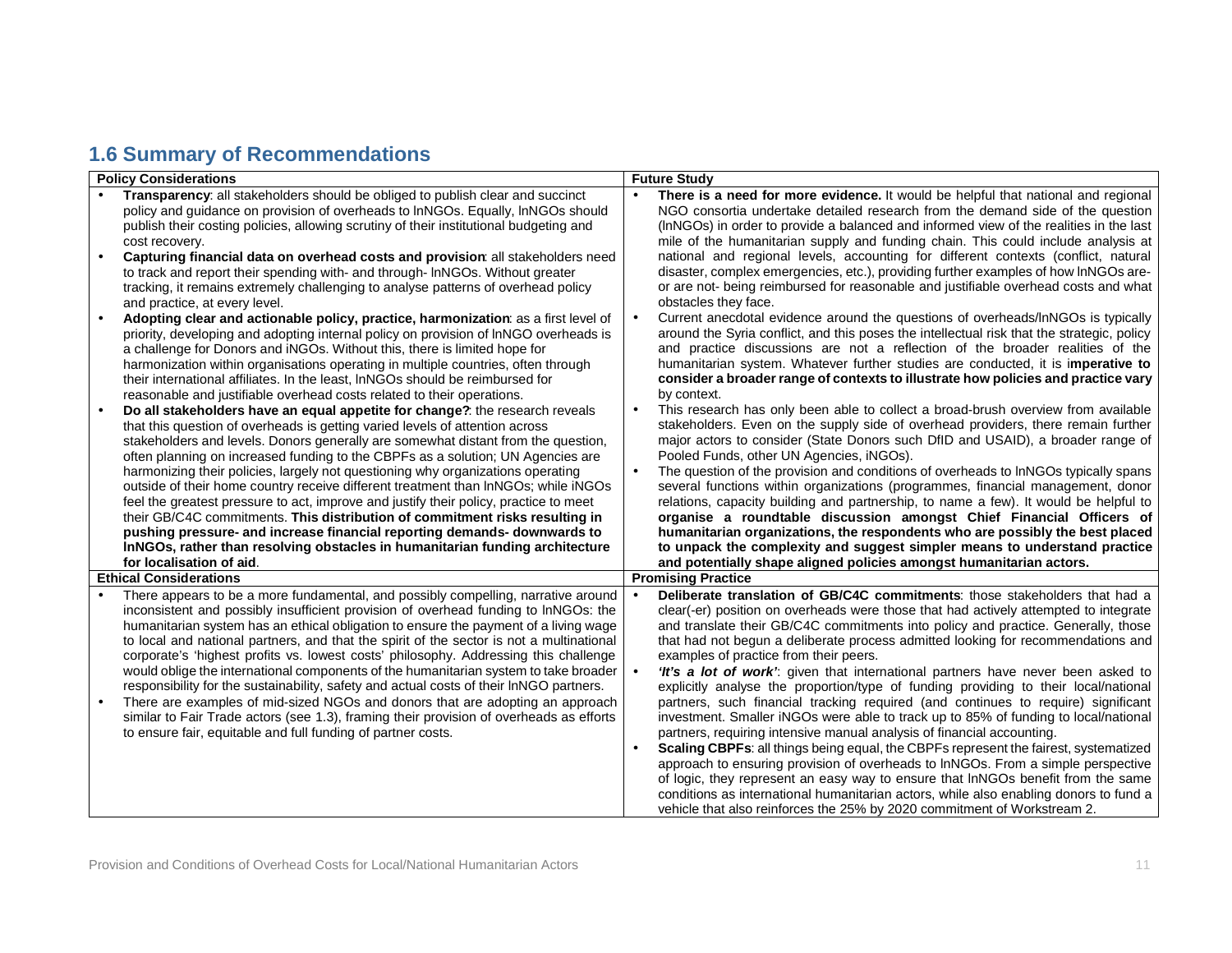# **2. Complete Research Findings**

This section presents the complete contributions provided from 30 respondents including State Donors, Pooled Fund, UN Agencies, iNGOs, RC/RC Movement and lnNGOs. The data was collected and triangulated through:

- Desk study including literature review, study of stakeholder websites and their policies/guidance available in the public domain and Grand Bargain Annual Self-Reporting 2017 (IASC, 2017) (see Annex 1, documents consulted)
- **Mix of interviews and email exchanges** with stakeholders based on a semi-structured questionnaire. This process included having a *portion of informants comment and validate their contribution to the research, in order to ensure accuracy*(see Annex 2)

#### **Challenges in completing the research**:

- The research was undertaken at short notice and completed in a period of two weeks selection of informants was equally a function of availability at relatively short notice. There are a number of key stakeholders that were contacted and did not ultimately contribute to the research, including, DfID, IOM and USAID.
- Informants provided **responses that varied considerably in terms of level of detail**. This reflects that some organizations are further advanced in their understanding and policy as concerns provision of overheads to local/national partners; and, that the question spans several functions within organizations (programmes, financial management, donor relations, capacity building and partnership, to name a few), and it was a challenge to have a complete overview of organizational policy/practice.
- The **research focussed on the supply side of overhead funding and not the demand (lnNGOs)**. This was a deliberate and strategic choice: the research is focused on understanding the policy and practice of those in a position to provide or influence provision of such funding to lnNGOs. There remains a need to develop further evidence of this same issue at national and regional levels, providing further examples of how lnNGOs are- or are not- being reimbursed for reasonable and justifiable overhead costs.

| <b>State Donors</b><br><b>DANIDA</b><br>2017<br>for iNGO partners are assessed on Denmark will strengthen its<br>Danish<br>Strategy<br>Development Cooperation and the quality and depth of analysis of the proportion of its<br>GB signatory<br>Humanitarian Action is aligned with   partnerships, required to work with   grants transferred to local/national<br>WHS and GB commitments, local/national partners. CSOs partners and the proportion<br>especially in joining up Denmark's   working in areas affected by armed   required for capacity-building and  <br>humanitarian and development   conflict and recurrent natural   support from international partners  <br>disaster are specifically required to<br>approaches.<br>work with capacity of communities, Continue to promote<br>national and local organizations, internal<br>synergy | greater<br>between l |
|--------------------------------------------------------------------------------------------------------------------------------------------------------------------------------------------------------------------------------------------------------------------------------------------------------------------------------------------------------------------------------------------------------------------------------------------------------------------------------------------------------------------------------------------------------------------------------------------------------------------------------------------------------------------------------------------------------------------------------------------------------------------------------------------------------------------------------------------------------------|----------------------|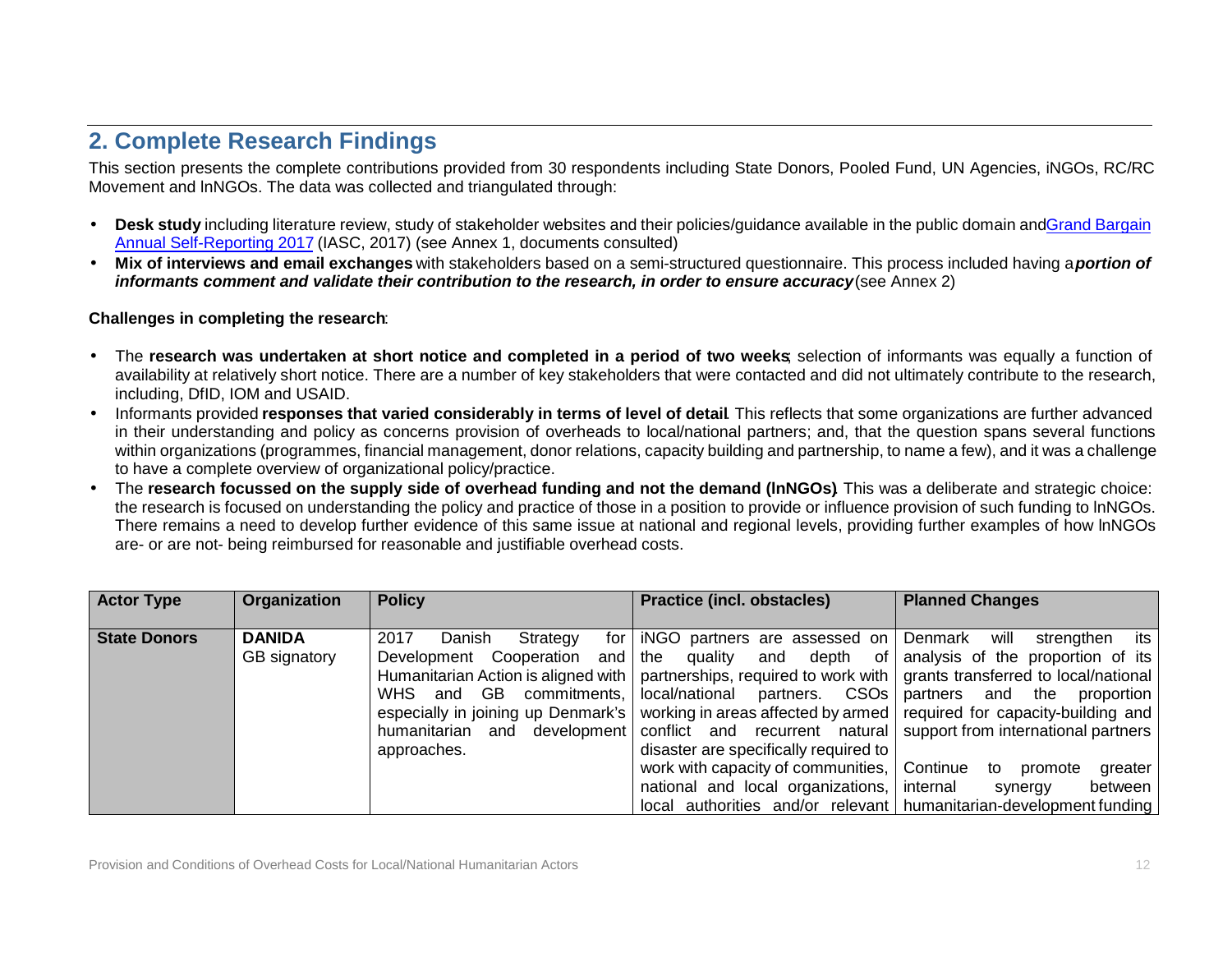|                             | Re-designed partnership approach<br>that<br>stipulates<br>improved<br>local/national actor engagement.<br>Denmark engages its strong NGO<br>partners across the humanitarian-<br>development nexus. Denmark<br>encourages them to combine their<br>civil society developmental efforts<br>and their humanitarian efforts, in<br>order to support durable solutions<br>for displaced people and affected<br>communities. Thus, Denmark<br>insists that our Strategic NGO<br>Partnerships look both ways.<br><b>Decisions</b><br>humanitarian<br>on<br>financing are taken at capital level,<br>based<br>assessments<br>on<br>0f<br>humanitarian<br>needs.<br>Denmark<br>provides humanitarian funding to<br>international organisations and<br>civil society partner organizations<br>that work with InNGOs, thereby<br>indirect funding<br>provides<br>to to<br>InNGOs. Denmark does provide<br>some funding directly to InNGOs in<br>cases of conflict/natural disaster,<br>when there is a Danish embassy<br>present in the country context. | civil society actors aimed at<br>building local capacity to better<br>prepared for and respond to crises,<br>in particular in favour of vulnerable<br>and marginalised groups.<br>Challenged to get complete data<br>on the proportion of funds provided<br>to local/national actors.<br>iNGOs are asked to strengthen<br>analysis of proportion of their<br>funding that is transferred to local<br>partners and the proportion that is<br>used for capacity building. INGOS<br>are requested to adhere to IATI<br>Standard and in this way to ensure<br>transparency on aid streams going<br>to their national and local partners.<br>Request to UN agencies to provide<br>details on their sub-contracting<br>arrangements with local/national<br>partners to see that they also<br>benefit from multi-year funding<br>agreements. | and in promoting blended financial<br>instruments.<br>Increased financial contribution to<br>CBPFs- Denmark was the fifth<br>largest donor in 2016.             |
|-----------------------------|------------------------------------------------------------------------------------------------------------------------------------------------------------------------------------------------------------------------------------------------------------------------------------------------------------------------------------------------------------------------------------------------------------------------------------------------------------------------------------------------------------------------------------------------------------------------------------------------------------------------------------------------------------------------------------------------------------------------------------------------------------------------------------------------------------------------------------------------------------------------------------------------------------------------------------------------------------------------------------------------------------------------------------------------|---------------------------------------------------------------------------------------------------------------------------------------------------------------------------------------------------------------------------------------------------------------------------------------------------------------------------------------------------------------------------------------------------------------------------------------------------------------------------------------------------------------------------------------------------------------------------------------------------------------------------------------------------------------------------------------------------------------------------------------------------------------------------------------------------------------------------------------|-----------------------------------------------------------------------------------------------------------------------------------------------------------------|
| <b>DFAT</b><br>GB signatory | In theory, no distinction between<br>iNGOs and InNGOs. Bulk of DFAT<br>partnership are with accredited<br>Australian NGOs.                                                                                                                                                                                                                                                                                                                                                                                                                                                                                                                                                                                                                                                                                                                                                                                                                                                                                                                     | DFAT funds Australian NGOs who<br>are required to support and work<br>with local/national partners. No<br><b>InNGO</b><br>stipulation<br>on<br>how<br>overhead is to be addressed. It is<br>expected that iNGOs will replicate                                                                                                                                                                                                                                                                                                                                                                                                                                                                                                                                                                                                        | The capacity of local NGOs and<br>DFAT-supported<br><b>iNGOs</b><br>how<br>address the issue will be a matter<br>that DFAT's keeps under review<br>during 2018. |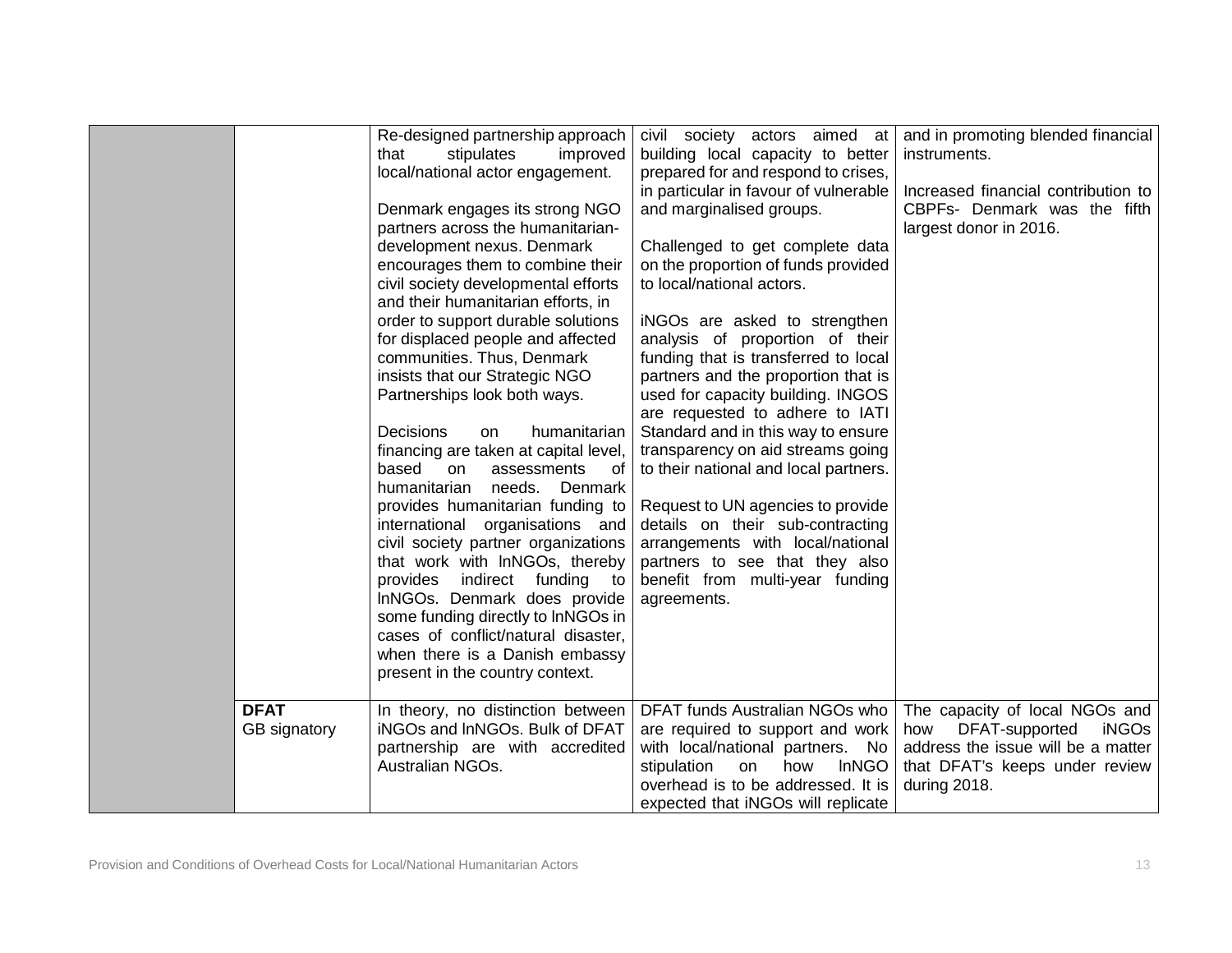|                                                        | Australia does directly fund local<br>national<br>civil<br>and<br>society<br>developing<br>organisations<br>in<br>countries, both for development<br>and humanitarian activities. In<br>2016-17 some 600 civil society<br>participated<br>organisations<br>in<br>Australia's Direct Aid Program<br>(DAP) in 112 countries valued at<br>AUD22 million. | diligence in<br>DFAT due<br>their<br>partnerships.<br>Onus<br>for<br>accountability is on the iNGO. It is<br>understood that local and national<br>actors may require capacity<br>development to meet due diligence<br>requirements.                                                  |                                                                                                                                                                                                                                                                                                           |
|--------------------------------------------------------|-------------------------------------------------------------------------------------------------------------------------------------------------------------------------------------------------------------------------------------------------------------------------------------------------------------------------------------------------------|---------------------------------------------------------------------------------------------------------------------------------------------------------------------------------------------------------------------------------------------------------------------------------------|-----------------------------------------------------------------------------------------------------------------------------------------------------------------------------------------------------------------------------------------------------------------------------------------------------------|
| <b>ECHO</b><br>GB signatory                            | Does not partner directly with<br>InNGO in-country.<br>No written policy on how overhead<br>costs are shared between FPA and<br>local/national partners.                                                                                                                                                                                              | Sharing of overheads is left to the<br>discretion of FPA partners.<br>DG ECHO still faces regulatory<br>barriers to funding directly local<br>and national actors.                                                                                                                    | FPA is to be reviewed in 2019;<br>localisation considerations may be<br>reviewed in this process through<br>2018.<br>DG ECHO has initiated an internal<br>process to identify steps and<br>initiatives to move forward for more<br>direct funding, within the limits of its<br>current legal environment. |
| German<br><b>Foreign Office</b><br><b>GB</b> signatory | Does not provide overheads to<br>NGOs headquartered in Germany.<br>Does not fund InNGOs directly.                                                                                                                                                                                                                                                     | As German or German-based<br>NGOs receive no overheads, no<br>overheads<br>to<br>share<br>with<br>local/national partners.<br>German Foreign Office<br>lack<br>capacity to deliver more grants.<br>Increased German contribution to<br>Pooled Fund from 40 to 175 million<br>in 2017. | In 2018, will develop a policy of 7%<br>overheads to iNGOs and the<br>stipulation of 'an appropriate<br>percentage to be shared with<br>local/national partners'.                                                                                                                                         |
| <b>Irish Aid</b><br>GB signatory                       | Provides 7% overheads to the UN.<br>Policy for NGOs is more directive,                                                                                                                                                                                                                                                                                | Urging Pooled Funds and iNGOs<br>to work with I/n actors where                                                                                                                                                                                                                        | Remains open to new research<br>and recommendations on how Irish<br>Aid should adapt their policies.                                                                                                                                                                                                      |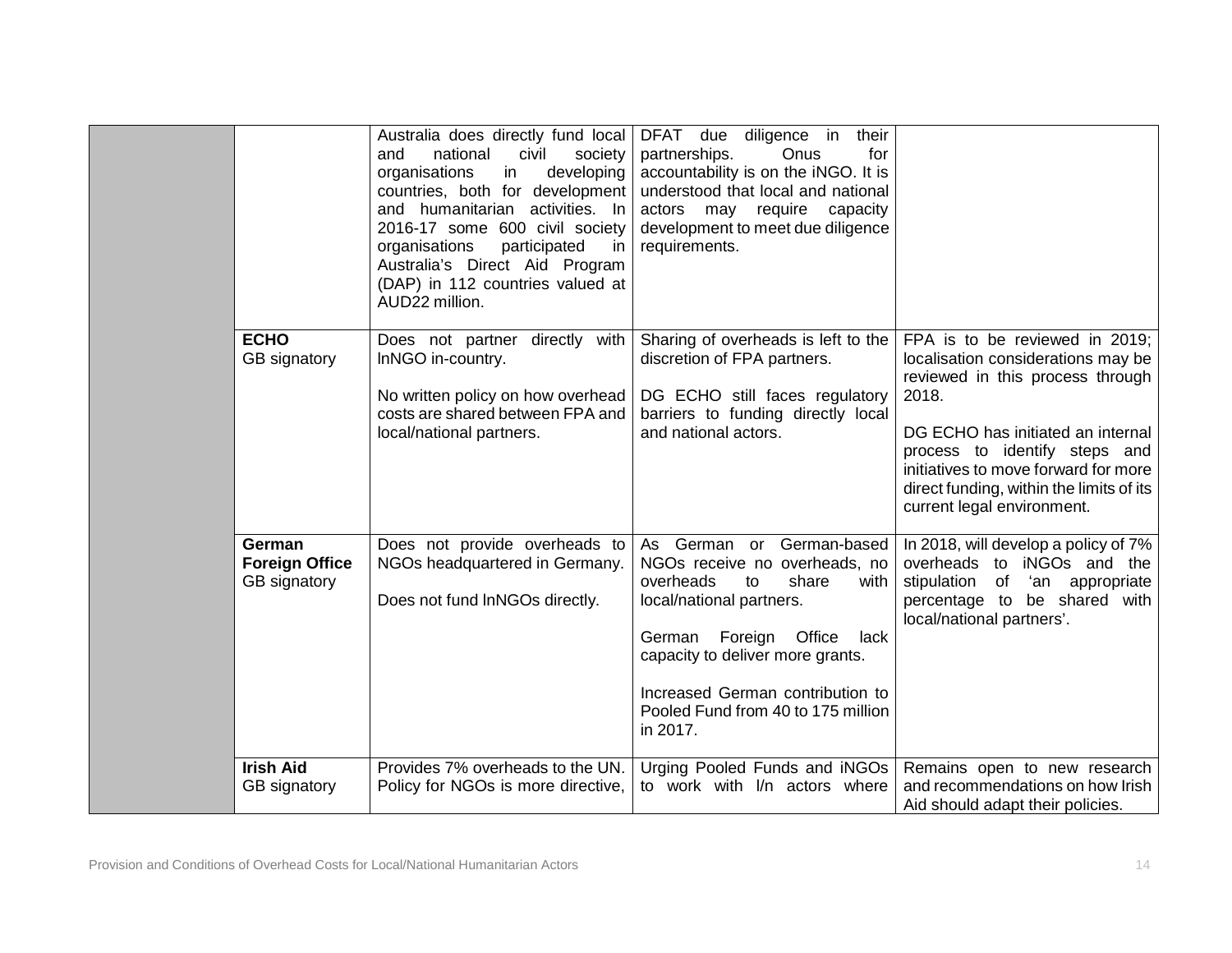|                            | an overall limit of 6% is applied to<br>iNGO grants.<br>Does not fund InNGOs directly.<br>Guidance to iNGOs on overhead<br>for local/national partners is not<br>prescriptive.                                                                                                                                                                                                                                                                                                                                                                                                                                                                                                                                                                                                           | possible and appropriate, in ways<br>that build capacity.<br>Does not want to stipulate a target<br>percentage<br>coverage<br>for<br>overheads.                                                                                                                                                                                                                                                                                    |                                                                                                                                                                                                                                                                                                                                                       |
|----------------------------|------------------------------------------------------------------------------------------------------------------------------------------------------------------------------------------------------------------------------------------------------------------------------------------------------------------------------------------------------------------------------------------------------------------------------------------------------------------------------------------------------------------------------------------------------------------------------------------------------------------------------------------------------------------------------------------------------------------------------------------------------------------------------------------|------------------------------------------------------------------------------------------------------------------------------------------------------------------------------------------------------------------------------------------------------------------------------------------------------------------------------------------------------------------------------------------------------------------------------------|-------------------------------------------------------------------------------------------------------------------------------------------------------------------------------------------------------------------------------------------------------------------------------------------------------------------------------------------------------|
| <b>SDC</b><br>GB signatory | Some funding provided directly to<br>InNGOs.<br>Overhead vary depending on<br>partner,<br>context,<br>programme/project. However, in<br>general SDC<br>provides<br>the<br>following overheads:<br>UN: 7% overheads.<br>Two forms of cooperation with<br>NGOs with specific conditions for<br>overheads:<br><b>SDC</b><br>Mandates-<br>mandates<br>specialised NGO to carry out the<br>implementing of clearly-defined<br>programme/project, or providing<br>thematic and technical advice.<br><b>Mandates</b><br>subject<br>are<br>to<br>competitive tendering and service<br>oriented remuneration (based on<br>fees for services) is applied.<br><b>SDC</b><br>Contributions-<br>supports programmes/projects<br>carried out by NGOs under their<br>responsibility<br>own<br>and<br>in | Generally urging Pooled Funds to<br>work with local national actors<br>where possible and appropriate, in<br>ways that build capacity.<br>Launched<br>limited number of<br>projects in capacity- investment<br>(Syria, via CONCERN for 10 local<br>NGO <sub>s</sub> ).<br>Launched the National Societies<br>Investment Mechanism, co-hosted<br>by the IFRC/ICRC; should perform<br>as an effective instrument to<br>localise aid. | Increased contribution to CBPFs if<br>possible.<br>SDC participates in the pilot under<br>"Harmonized<br>9<br>workstream<br>reporting" and contributes to the<br>testing phase of the reporting<br>template in Iraq. If successful, SDC<br>will replicate this approach in other<br>contexts.<br>Remains open to new research<br>and recommendations. |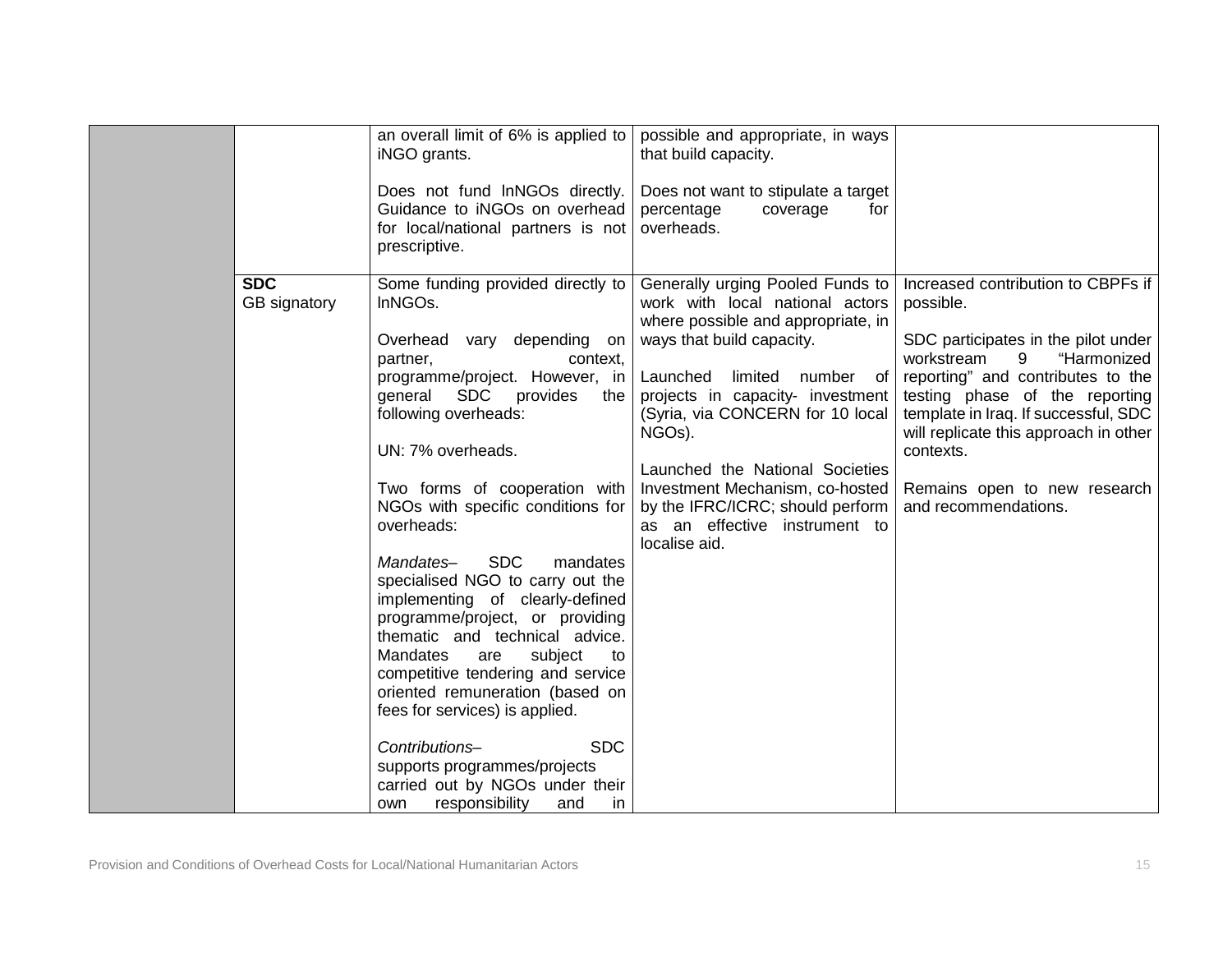|                     | <b>SIDA</b><br>GB signatory | with<br>accordance<br>their<br>core<br>capacities.<br>competences<br>and<br>Contributions by SDC are subject<br>to negotiations, but are usually no<br>than<br>50%<br>of<br>more<br>the<br>programme/project<br>budget.<br>Overheads for iNGOs<br>vary<br>depending on the context, but<br>could go up to 10%. Overheads for<br>I/n NGOs again depend on the<br>context, but could range between 3<br>$-7%$ .<br>2017-2020<br>Sida<br>Strategy<br>integrates WHS commitments and                                                                                                  | Strategic decisions to reinforce<br>localisation: Sweden is the second                                                                                                             | Will urge partners to present the<br>total amount and proportion of                                                                                                                                                                                                                                                                                                                                 |
|---------------------|-----------------------------|-----------------------------------------------------------------------------------------------------------------------------------------------------------------------------------------------------------------------------------------------------------------------------------------------------------------------------------------------------------------------------------------------------------------------------------------------------------------------------------------------------------------------------------------------------------------------------------|------------------------------------------------------------------------------------------------------------------------------------------------------------------------------------|-----------------------------------------------------------------------------------------------------------------------------------------------------------------------------------------------------------------------------------------------------------------------------------------------------------------------------------------------------------------------------------------------------|
|                     |                             | GB. Estimated that 12% of Sida's<br>2015 aid was allocated to local<br>actors (pooled funds and traceable<br>financial flows to Sida international<br>partners).<br>Guidelines for Sida Support for<br>Action Through<br>Humanitarian<br>CSOs includes a requirement for<br>partners to indicate how proposed<br>collaboration will strengthen local<br>partners. Their overhead costs are<br>reimbursed at a fixed rate of a<br>maximum of 7%.<br>Does not provide direct funding to<br>local authorities and organisations.<br>There is no legal obstacle to direct<br>funding. | largest donor to CBPF and<br>amongst largest donors to the<br>RC/RC Movement.<br>Sida applied GHD principles in<br>partnerships,<br>and<br>privileges<br>flexibility and dialogue. | funds transferred to local partners.<br>Will<br>identify one agreement<br>modality, through which Sida could<br>possibly directly finance and<br>cooperate with local actors.<br>Will<br>contribute<br>improving<br>to<br>capacity of local/national actors,<br>including exploring how Sida can<br>connect its development funding<br>with a longer-term perspective to<br>strengthening partners. |
| <b>Pooled Funds</b> | <b>CBPF/OCHA</b>            |                                                                                                                                                                                                                                                                                                                                                                                                                                                                                                                                                                                   | Policy offers equal treatment to Money is allocated through an CBPF aspiration remains a target                                                                                    |                                                                                                                                                                                                                                                                                                                                                                                                     |
|                     | GB signatory                |                                                                                                                                                                                                                                                                                                                                                                                                                                                                                                                                                                                   | international/national and local inclusive and transparent process that their funding will represent                                                                               |                                                                                                                                                                                                                                                                                                                                                                                                     |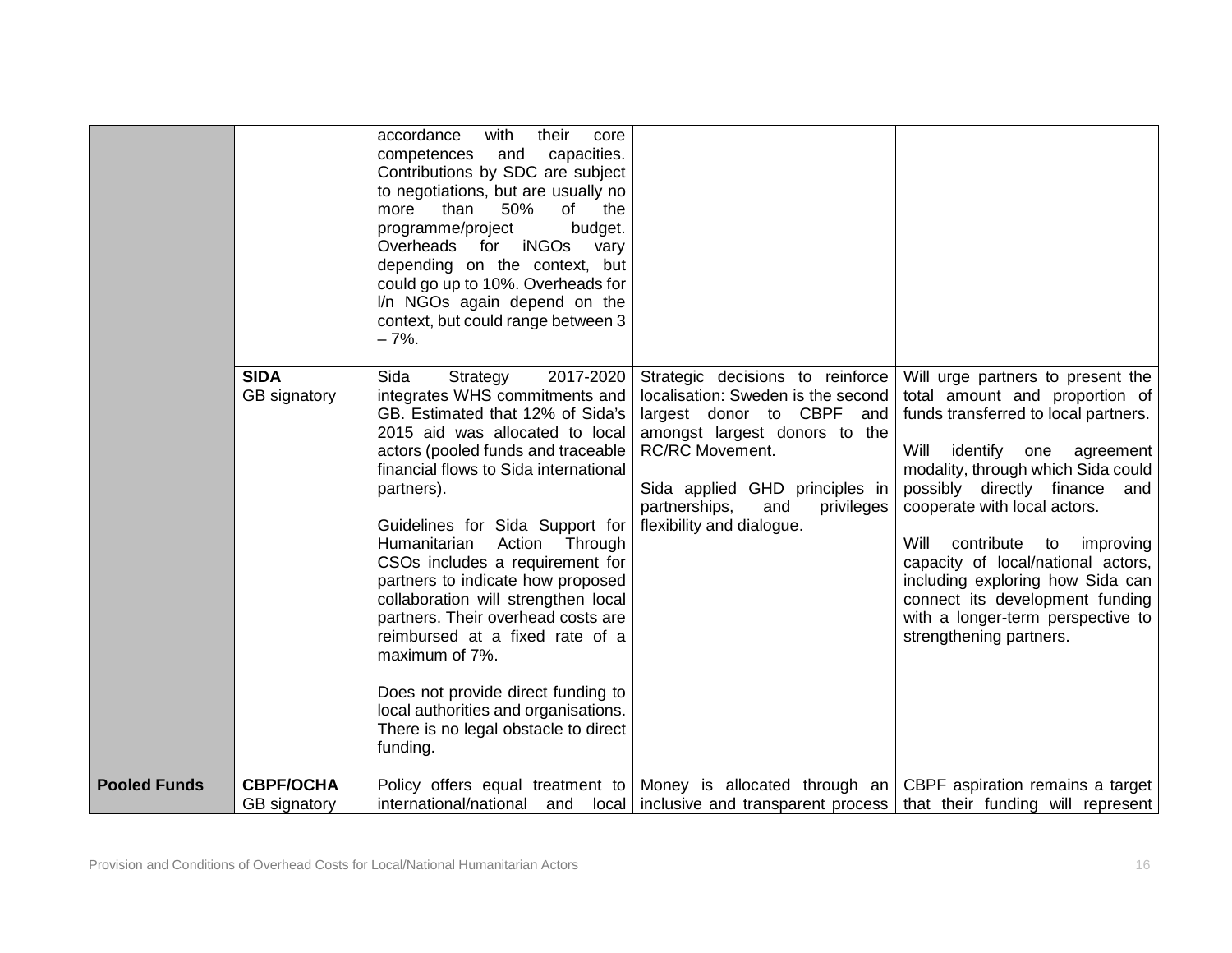|                              | actors. Maximum of 7% of direct<br>expenditures, non-earmarked.<br>Globally, InNGOs received 23% of<br>the total \$586 million in 18 CBPGs<br>for 2017 (as of 19.12.2017). This<br>has grown from 12% of the \$482<br>million in 14 countries in 2014). | in support of priorities set out in<br>coordinated<br>Humanitarian<br>Response Plans. This ensures that<br>funding is available and prioritized<br>at the local level by those closest to<br>people in need and independent of<br>the type of organization (UN,<br>iNGO, InNGO, etc.)<br>Rigorous capacity assessment<br>required for InNGOs to be eligible<br>for CBPF allocation. Feedback is<br>provided<br>during<br>assessment<br>process, and after implementation,<br>permitting partners to address<br>assessed weaknesses in capacity<br>and systems.<br>CBPF are flexible in allowing its<br>grantees operational costs that<br>enable them to deliver<br>their<br>results,<br>which<br>planned<br>for<br>local/national NGOs can include<br>building capacity and infrastructure<br>investment. As the operating costs<br>are often higher in areas of conflict,<br>this flexibility is critical to cover real<br>costs incurred by partners in<br>exceptional contexts. | 15% of HRP country requirements.<br>This target is close to being met in<br>a portion of CBPF countries.                                                              |
|------------------------------|---------------------------------------------------------------------------------------------------------------------------------------------------------------------------------------------------------------------------------------------------------|-------------------------------------------------------------------------------------------------------------------------------------------------------------------------------------------------------------------------------------------------------------------------------------------------------------------------------------------------------------------------------------------------------------------------------------------------------------------------------------------------------------------------------------------------------------------------------------------------------------------------------------------------------------------------------------------------------------------------------------------------------------------------------------------------------------------------------------------------------------------------------------------------------------------------------------------------------------------------------------|-----------------------------------------------------------------------------------------------------------------------------------------------------------------------|
| <b>UNHCR</b><br>GB signatory | <b>UNHCR</b><br>provides<br>project<br>headquarters support costs to<br>partners that operate in countries<br>other than their country of origin.<br>These costs are related to                                                                         | Should there be specific need<br>where policy cannot be applied, it<br>is reviewed on case by case, and<br>the appropriate solutions are<br>adopted.                                                                                                                                                                                                                                                                                                                                                                                                                                                                                                                                                                                                                                                                                                                                                                                                                                | UNHCR/WFP/UNICEF partnership<br>including<br>agreements<br>cost<br>categories (short term)<br>while<br>maintaining<br>the core business<br>models<br>of<br>respective |
|                              | administration,<br>oversight<br>and<br>technical support from HQ to the                                                                                                                                                                                 |                                                                                                                                                                                                                                                                                                                                                                                                                                                                                                                                                                                                                                                                                                                                                                                                                                                                                                                                                                                     | organisations, is agreed by all<br>agencies as a realistic option for                                                                                                 |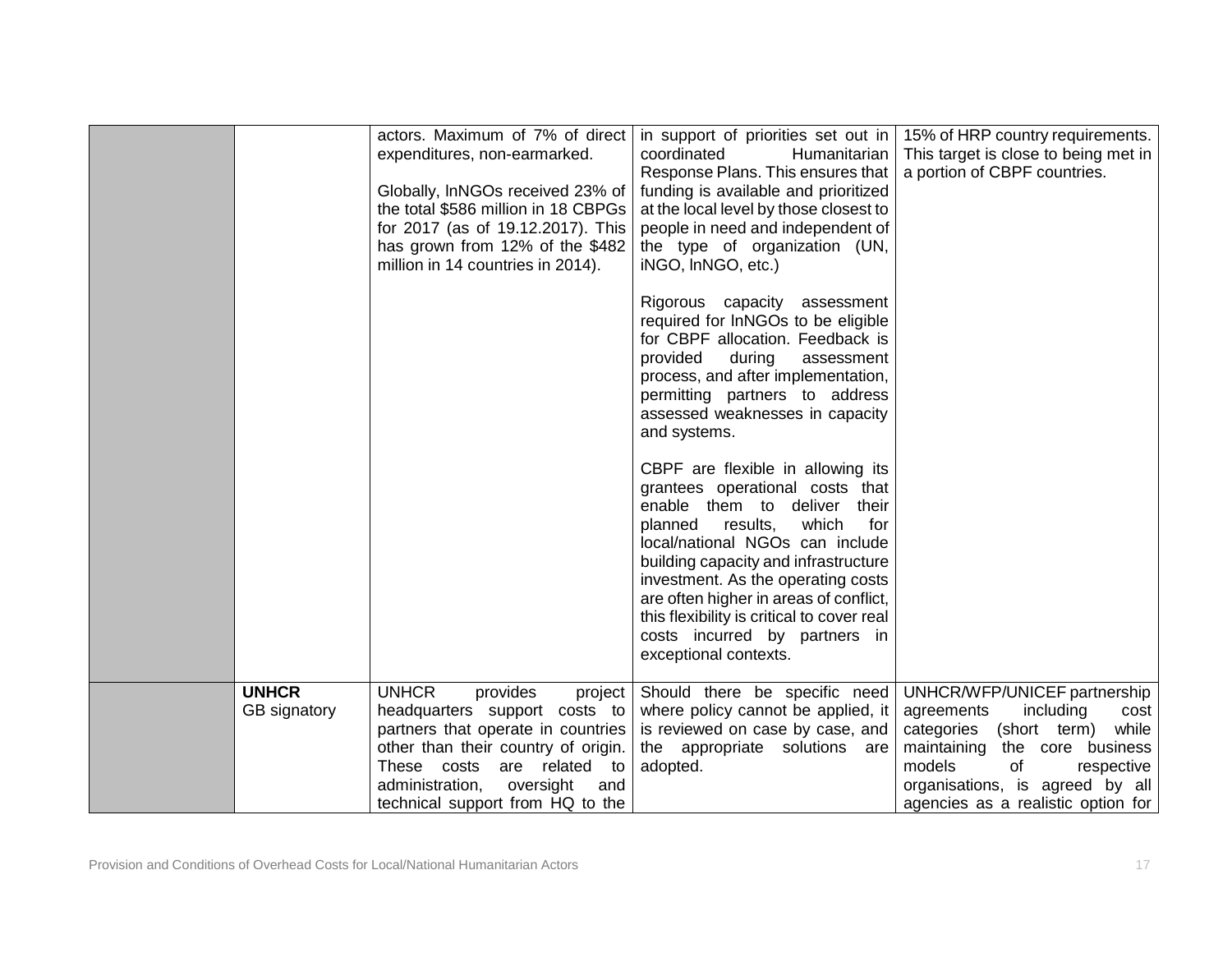|               | operations in other countries. It is<br>about 7% with certain amounts<br>excluded depending on the nature<br>of the projects/operation.<br>For national partners UNHCR<br>covers the reasonable costs<br>depending on needs and available<br>resources for the costs of<br>administration,<br>oversight<br>and<br>technical support. Many national<br>partners also enjoy the support of<br>capacity enhancement on case by<br>case basis. It is determined at the<br>operation level.<br>In 2016, UNHCR transferred 16% |                                    | further analysis and exploration for<br>harmonization.               |
|---------------|--------------------------------------------------------------------------------------------------------------------------------------------------------------------------------------------------------------------------------------------------------------------------------------------------------------------------------------------------------------------------------------------------------------------------------------------------------------------------------------------------------------------------|------------------------------------|----------------------------------------------------------------------|
|               |                                                                                                                                                                                                                                                                                                                                                                                                                                                                                                                          |                                    |                                                                      |
|               | its total expenditure<br>of<br>to                                                                                                                                                                                                                                                                                                                                                                                                                                                                                        |                                    |                                                                      |
|               | local/national partners.                                                                                                                                                                                                                                                                                                                                                                                                                                                                                                 |                                    |                                                                      |
|               |                                                                                                                                                                                                                                                                                                                                                                                                                                                                                                                          |                                    |                                                                      |
| <b>UNICEF</b> | Programme management costs                                                                                                                                                                                                                                                                                                                                                                                                                                                                                               | Practical solutions are sought if  | UNICEF, WFP and UNHCR are                                            |
| GB signatory  | are budgeted as part of the                                                                                                                                                                                                                                                                                                                                                                                                                                                                                              | donor conditions exclude the       | working together to develop a UN                                     |
|               | programme document work plans                                                                                                                                                                                                                                                                                                                                                                                                                                                                                            | provision of HQ support costs from | Partner Portal an IT platform linked                                 |
|               | signed with CSO implementing                                                                                                                                                                                                                                                                                                                                                                                                                                                                                             | eligible expenditures.             | to some of the Grand Bargain                                         |
|               | partners under three standard                                                                                                                                                                                                                                                                                                                                                                                                                                                                                            |                                    | commitments on reduction of                                          |
|               | activities:<br>j.<br>in-country<br>management and support staff; ii.                                                                                                                                                                                                                                                                                                                                                                                                                                                     |                                    | management<br>costs,<br>and<br>localization. The portal will support |
|               | operational costs; and iii. planning,                                                                                                                                                                                                                                                                                                                                                                                                                                                                                    |                                    | harmonised<br>due<br>diligence                                       |
|               | monitoring,<br>evaluation<br>and                                                                                                                                                                                                                                                                                                                                                                                                                                                                                         |                                    | of CSOs,<br>and<br>assessments                                       |
|               | communication. All these costs are                                                                                                                                                                                                                                                                                                                                                                                                                                                                                       |                                    | strengthen participation of local                                    |
|               | pro-rated to their contribution to the                                                                                                                                                                                                                                                                                                                                                                                                                                                                                   |                                    | and national actors. It will provide a                               |
|               | programme.                                                                                                                                                                                                                                                                                                                                                                                                                                                                                                               |                                    | platform for civil society actors-                                   |
|               |                                                                                                                                                                                                                                                                                                                                                                                                                                                                                                                          |                                    | including both those with a long                                     |
|               | addition<br>In.<br>to<br>programme                                                                                                                                                                                                                                                                                                                                                                                                                                                                                       |                                    | history of partnership with the UN,                                  |
|               | <b>UNICEF</b><br>costs,<br>management                                                                                                                                                                                                                                                                                                                                                                                                                                                                                    |                                    | as well as those with no prior UN                                    |
|               | provides headquarters support                                                                                                                                                                                                                                                                                                                                                                                                                                                                                            |                                    | partnership experience-to make                                       |
|               | costs to international CSOs for                                                                                                                                                                                                                                                                                                                                                                                                                                                                                          |                                    | themselves known to the UN, view                                     |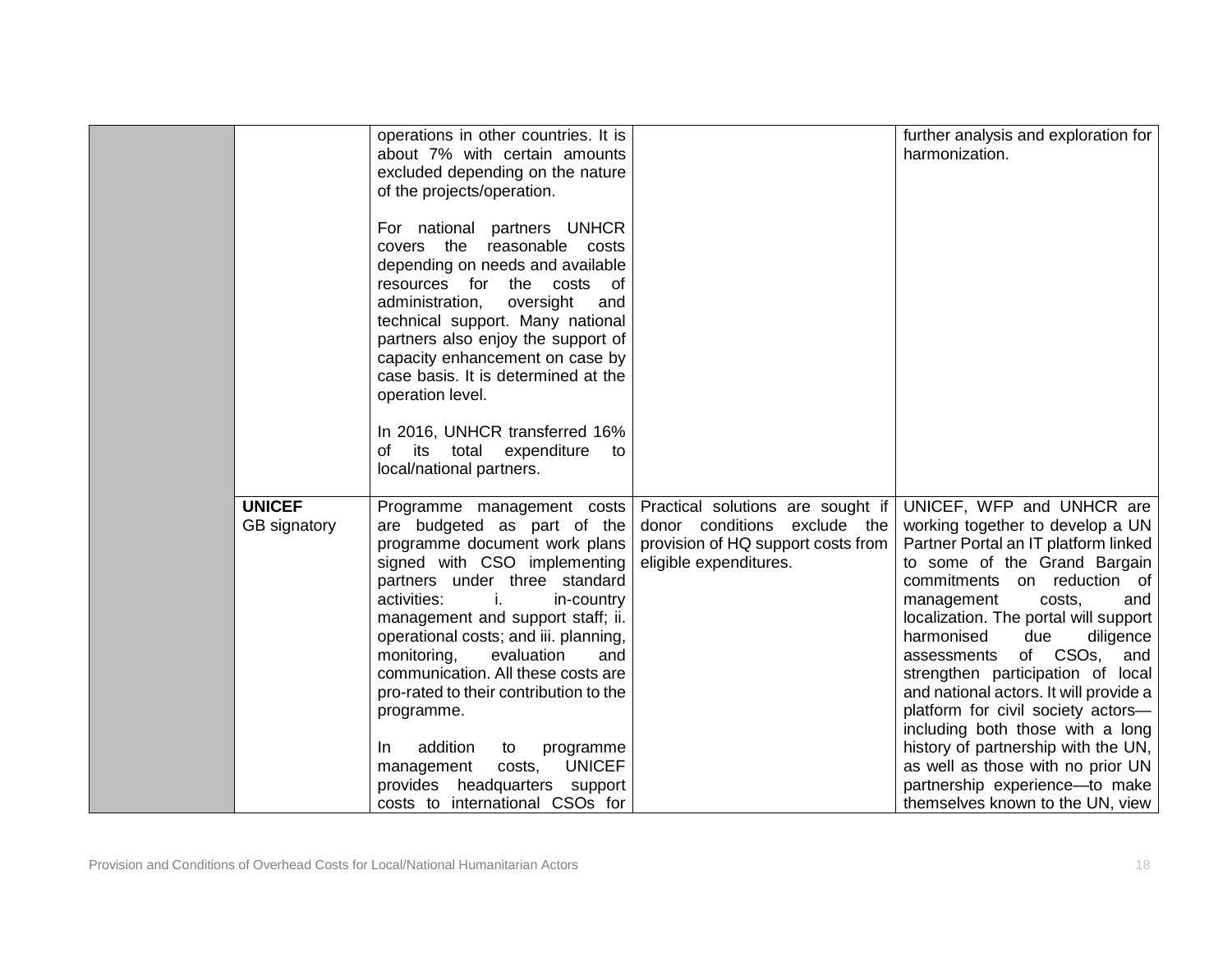|              | overseeing<br>supporting<br>and<br>programme implementation from a                 | partnership<br>opportunities,<br>and<br>submit proposals for collaboration. |
|--------------|------------------------------------------------------------------------------------|-----------------------------------------------------------------------------|
|              | headquarters that is outside of the                                                |                                                                             |
|              | country of implementation. They                                                    |                                                                             |
|              | are included in programme                                                          |                                                                             |
|              | documents as a standard, flat rate                                                 |                                                                             |
|              | of 7% of the cash transfer                                                         |                                                                             |
|              | component, with certain amounts                                                    |                                                                             |
|              | excluded (bulk procurement, cash                                                   |                                                                             |
|              | to beneficiaries). HQ support costs<br>are reimbursed based on actual              |                                                                             |
|              | expenditures on a quarterly basis                                                  |                                                                             |
|              | upon reporting.                                                                    |                                                                             |
|              |                                                                                    |                                                                             |
|              | case-by-case<br>On<br>basis,<br>a                                                  |                                                                             |
|              | Headquarters Support Costs can                                                     |                                                                             |
|              | be paid to national CSOs. They                                                     |                                                                             |
|              | are not usually paid to national                                                   |                                                                             |
|              | <b>CSO<sub>s</sub></b><br>which<br>maintain<br>headquarters in the capital city of |                                                                             |
|              | the programme country, since                                                       |                                                                             |
|              | technical support from staff in                                                    |                                                                             |
|              | these locations can be included as                                                 |                                                                             |
|              | part of Programme Costs, if                                                        |                                                                             |
|              | required.                                                                          |                                                                             |
|              | In 2016, UNICEF provided 30% of                                                    |                                                                             |
|              | its humanitarian funding to local                                                  |                                                                             |
|              | and national actors, with a target of                                              |                                                                             |
|              | reaching 34% by 2021.                                                              |                                                                             |
|              |                                                                                    |                                                                             |
| <b>WFP</b>   | WFP has more than 1000 civil                                                       | <b>WFP</b><br>is<br>simplifying<br>and                                      |
| GB signatory | society partners engaged in 75 per                                                 | harmonising<br>partnership                                                  |
|              | cent of its programmes. Some                                                       | facilitate<br>both<br>processes<br>to<br>with                               |
|              | eighty per cent of these partners<br>local<br>are<br>as<br>opposed<br>to           | improved<br>collaboration<br>established NGO partners and                   |
|              | international.                                                                     | new opportunities for local actors                                          |
|              |                                                                                    |                                                                             |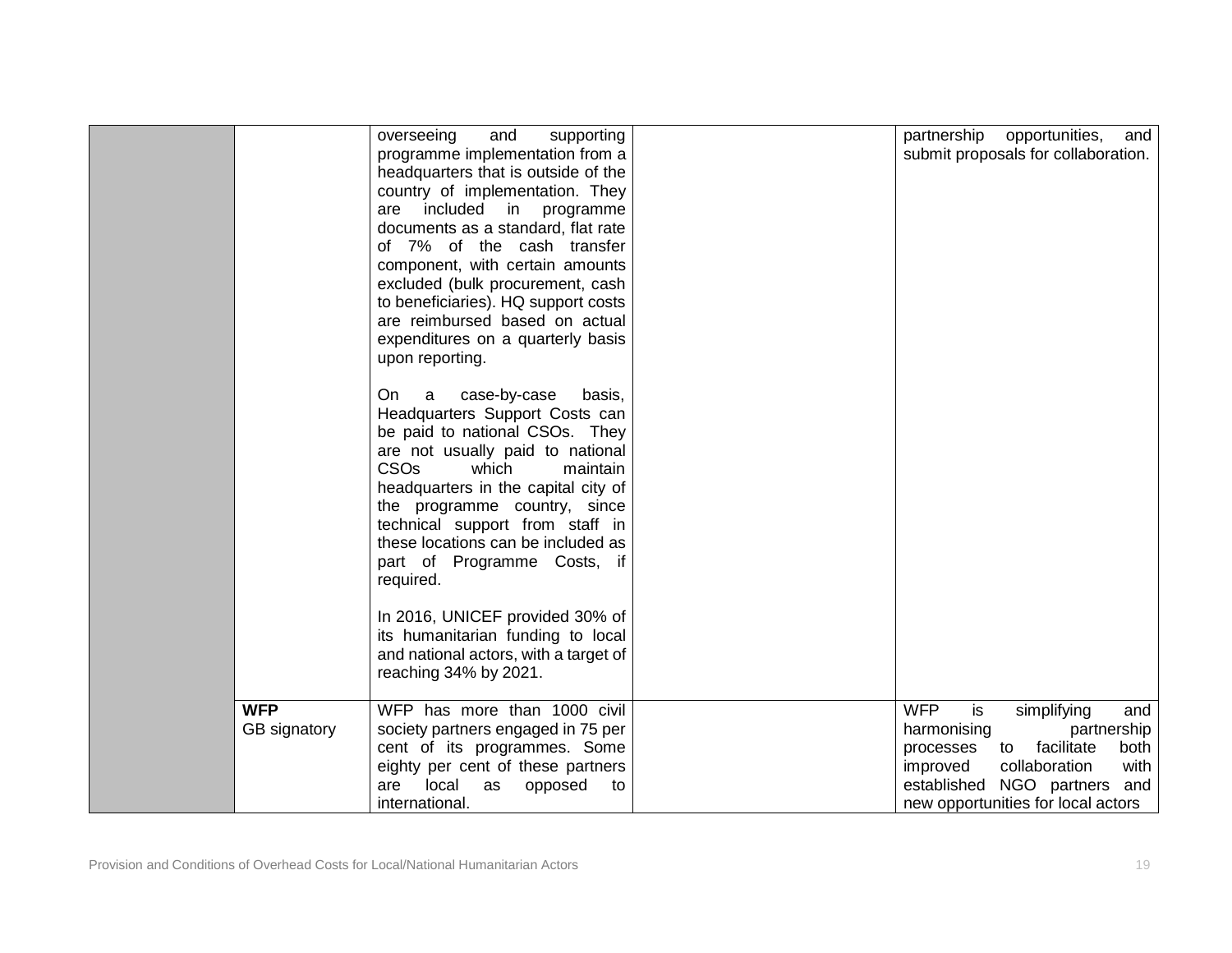|              |                                                                       | WFP's 2017-2021 Strategic Plan<br>commits WFP to "make(ing)<br>strategic demand-side investments<br>in the capacity strengthening of<br>relevant national and local NGOs,<br>farmers' organisations and other<br>community-based organisations to<br>help communities lead and sustain<br>their own fight against hunger and<br>achieve SDG2." The Strategic<br>Plan also commits WFP to paying<br>special attention to strengthening<br>the performance capacity of local<br>crisis responders.<br>Provides the same 7% overhead<br>costs (management service fee,<br>paid as a fixed percentage of direct<br>costs as per invoices submitted) all<br>cooperating partners with whom<br>WFP signs a FLA agreement. Its<br>policy is enshrined in the publicly<br>available Field Level Agreement<br>Conditions. |                                                                                                                                                                                                                                                                                                                 | WFP is working with UNHCR and<br>UNICEF to explore opportunities<br>for improving processes for our<br>operational partners. An inter-<br>agency group is exploring the<br>feasibility of a shared platform (or<br>'Partner Portal') through which<br>initial eligibility assessments (basic<br>due diligence) could be performed<br>and partner registration<br>and<br>profiles recorded. The group is<br>exploring<br>opportunities<br>to<br>harmonise agreement and budget<br>templates while the reporting<br>template<br>harmonisation<br>is.<br>underway. |
|--------------|-----------------------------------------------------------------------|------------------------------------------------------------------------------------------------------------------------------------------------------------------------------------------------------------------------------------------------------------------------------------------------------------------------------------------------------------------------------------------------------------------------------------------------------------------------------------------------------------------------------------------------------------------------------------------------------------------------------------------------------------------------------------------------------------------------------------------------------------------------------------------------------------------|-----------------------------------------------------------------------------------------------------------------------------------------------------------------------------------------------------------------------------------------------------------------------------------------------------------------|-----------------------------------------------------------------------------------------------------------------------------------------------------------------------------------------------------------------------------------------------------------------------------------------------------------------------------------------------------------------------------------------------------------------------------------------------------------------------------------------------------------------------------------------------------------------|
| <b>iNGOs</b> | <b>CAFOD</b><br>GB signatory<br>Charter<br>for<br>Change<br>signatory | Shares overhead costs 50/50 with   Practice reflects policy. CAFOD's<br>partners, often takes the form of<br>joint proposals as CAFOD has<br>access to Northern donors.<br>Charter for Change founding<br>signatory.                                                                                                                                                                                                                                                                                                                                                                                                                                                                                                                                                                                             | financial report for FY 2015-2016<br>indicates that approx. 55% of<br>CAFOD's programme spend is<br>allocated to partner organisations.<br>While their financial reporting<br>system was not setup to<br>distinguish between international<br>and national partners, manual<br>analysis suggests hat around 20% |                                                                                                                                                                                                                                                                                                                                                                                                                                                                                                                                                                 |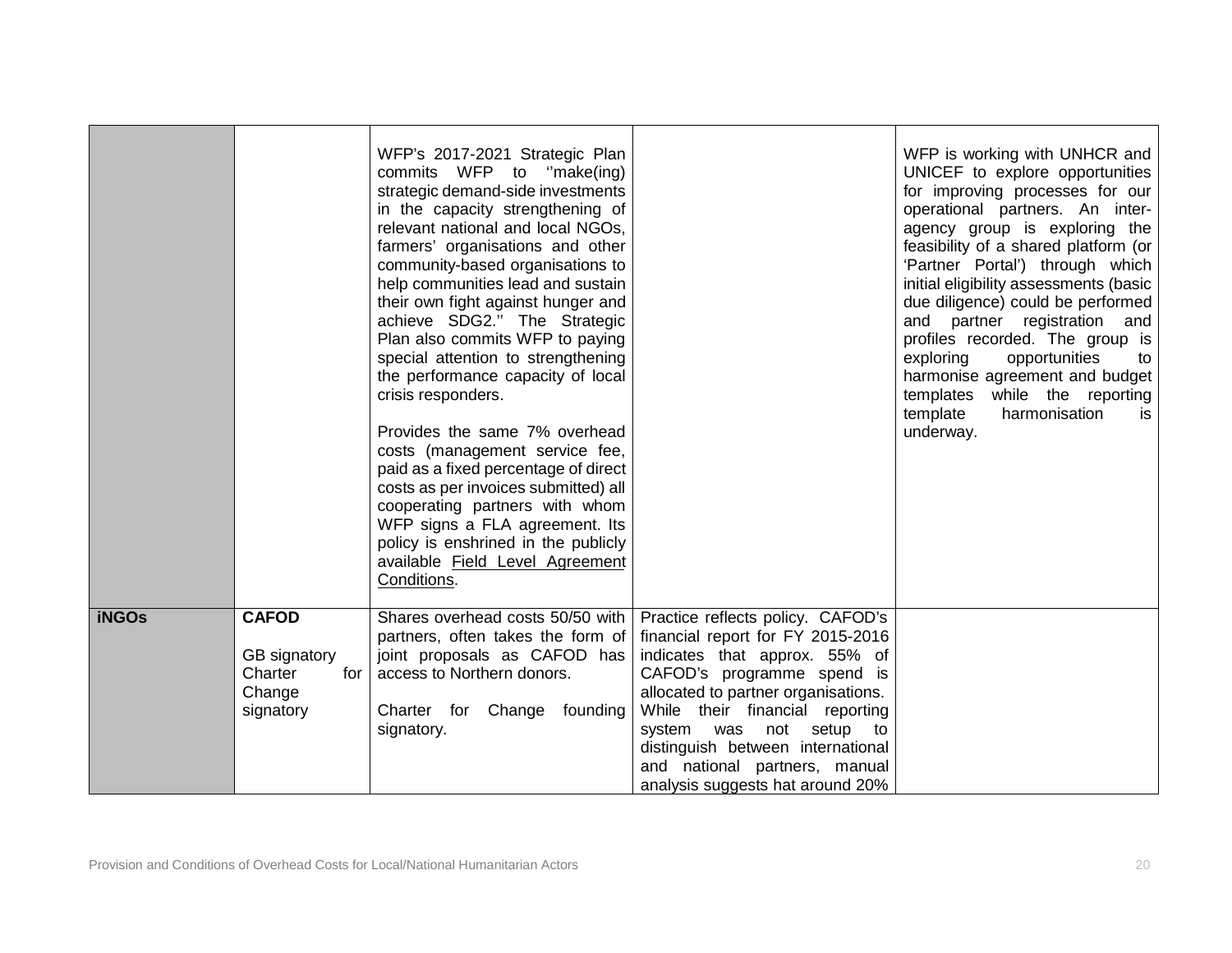|            |                                                                      |                                                                                                                                                                                                                                                                                                                       | of their funding is to local and<br>national organizations.                                                                                                                                                                                                                                                                                                                                                                                                                                                                                                                                                                                                                                                                                                                             |                                                                                                                                                                                                                                                                                                                                                             |
|------------|----------------------------------------------------------------------|-----------------------------------------------------------------------------------------------------------------------------------------------------------------------------------------------------------------------------------------------------------------------------------------------------------------------|-----------------------------------------------------------------------------------------------------------------------------------------------------------------------------------------------------------------------------------------------------------------------------------------------------------------------------------------------------------------------------------------------------------------------------------------------------------------------------------------------------------------------------------------------------------------------------------------------------------------------------------------------------------------------------------------------------------------------------------------------------------------------------------------|-------------------------------------------------------------------------------------------------------------------------------------------------------------------------------------------------------------------------------------------------------------------------------------------------------------------------------------------------------------|
|            | <b>CARE</b><br>GB signatory<br>Charter<br>for<br>Change<br>signatory | CARE's<br>majority<br>of<br>The<br>humanitarian work is delivered with<br>local/national partners. In addition,<br>partnership is one of the key tenets<br>of CARE's Humanitarian and<br>Programme Strategies.<br>No unified CARE-wide policy for<br>providing/sharing overheads with<br>local and national partners. | CARE has initiated an internal<br>review process of what partnership<br>barriers currently exist within the<br>organization.<br>Current practice varies greatly<br>within the organization, with some<br>Country Offices/regions providing<br>overheads either as part of joint<br>in<br>capacity<br>projects<br>or<br>strengthening<br>initiatives.<br>type<br>Overheads can be fully flexible in<br>some cases, or earmarked. CARE<br>has several 'lead' members each<br>with its respective approach for<br>passing on overheads to local<br>partners. Work has started on<br>alignment between approaches,<br>aiming for a minimum standard.<br>This is part of a CARE-wide<br>approach to localization, which<br>was developed and endorsed in<br>2017 by CARE National Directors. | CARE will adapt its measurement<br>systems to capture spending<br>through local partners, applying<br>collectively agreed definitions.<br>CARE is reducing inefficiencies<br>and adapting internal systems to<br>make them more agile and fit for<br>partnering in emergency response<br>(with a focus on procurement and<br>financial management systems). |
| <b>CRS</b> | GB signatory<br>Charter<br>for<br>Change<br>signatory                | CRS has a policy that defines the<br>criteria to be used to review and<br>requests<br>from<br>approve<br>sub<br>recipients (which includes local<br>and national NGO partners) to<br>indirect<br>apply<br>costs<br>(overhead/administrative costs) to<br>US Government funded sub<br>awards<br>under<br>Assistance    | Follows donor policy as concerns<br>conditions and provision<br>of<br>overhead costs. CRS ensures that<br>its local/national partners have the<br>required systems for determining<br>and justifying indirect costs.<br>Supports same partners to include<br>justifiable administrative costs as<br>direct cost, and in developing<br>systems for overhead<br>costs.                                                                                                                                                                                                                                                                                                                                                                                                                    | No plans to change CRS approach<br>as their policy is a reflection of<br>donor policies.<br>Efforts<br>include helping<br>local<br>partners to include cost as direct<br>cost when they can be justified.<br>CRS is also very open and willing<br>help partners to establish<br>to                                                                          |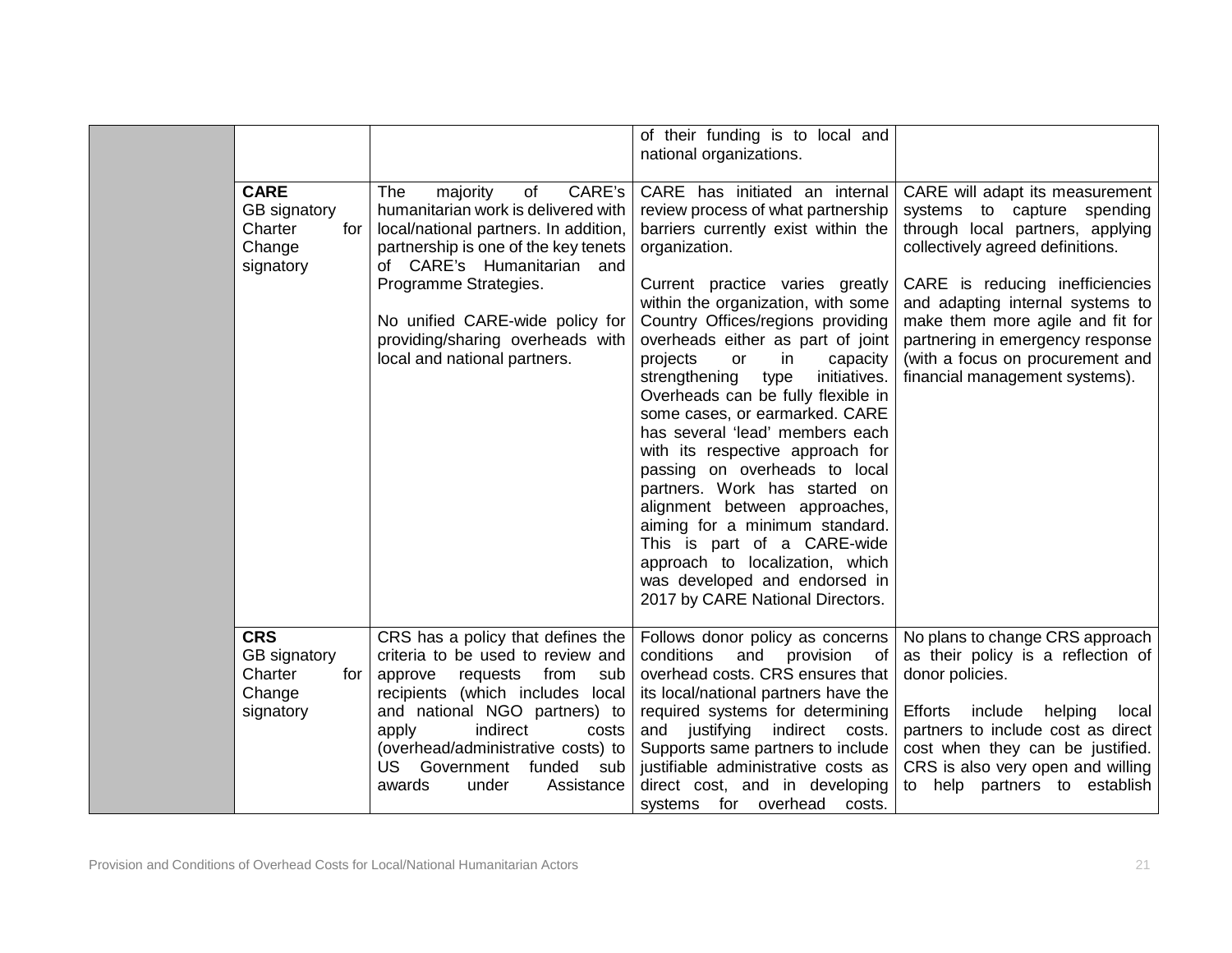|            |                                                        | instruments<br>(Grants)<br>and<br>Cooperative Agreements).<br>CRS works with partners to identify<br>and ensure all justified cost are<br>included.                                                                                 | Where partners can demonstrate<br>they have effective systems that<br>separate direct/indirect costs, it is<br>feasible to charge indirect costs at<br>a fixed rate.<br>Uses other funding streams to<br>cover overhead costs in cases<br>where donors do not.<br>CRS measures the amount of<br>resources dedicated to partnership<br>and capacity strengthening.                                                                                    | systems to identify and track admin<br>costs.<br>strengthening<br>Capacity<br>in<br>alignment with a joint assessment<br>process is focused on helping<br>interested<br>partners<br>improve<br>systems that should<br>lead to<br>increased<br>ability<br>to<br>cover<br>administrative cost. |
|------------|--------------------------------------------------------|-------------------------------------------------------------------------------------------------------------------------------------------------------------------------------------------------------------------------------------|------------------------------------------------------------------------------------------------------------------------------------------------------------------------------------------------------------------------------------------------------------------------------------------------------------------------------------------------------------------------------------------------------------------------------------------------------|----------------------------------------------------------------------------------------------------------------------------------------------------------------------------------------------------------------------------------------------------------------------------------------------|
| Aid        | Danish Church<br>Charter<br>for<br>Change<br>signatory | Partnership<br>policy<br>of<br>2014<br>expresses intent without specifics.                                                                                                                                                          | Since 2016 have been tracking<br>their funding to InNGOs.<br>Their business model is as a<br>partnership<br>organization;<br>overheads are often integral to<br>ongoing support partnerships.<br>directors<br>Country<br>have the<br>flexibility to include a reasonable<br>space for overhead costs and<br>negotiate with back donors.                                                                                                              | Planned strategy metric for 2018:<br>25% of their partners receive<br>financial<br>support<br>towards<br>overheads/core costs.                                                                                                                                                               |
| <b>NRC</b> | GB signatory                                           | process of finalizing guidance on<br>Provision<br>partnership.<br>of<br>overheads is also a function of<br>back donor restrictions. NRC's<br>intent is to apply to partners the<br>conditions NRC receives from its<br>back donors. | Internal policy is set by HQ. In the $\vert$ Field staff have the space to<br>negotiate reasonable overhead<br>costs for local/national partners.<br>Loosely overhead is never more<br>than 20%, relative to the type of<br>programming, donor conditions,<br>etc. In a limited number of<br>contexts, donor audits are a risk<br>issue for NRC, as the organization<br>can be held financially liable for the<br>reporting/systems of its partners, | Consistently looking at how NRC<br>engages in partnerships.                                                                                                                                                                                                                                  |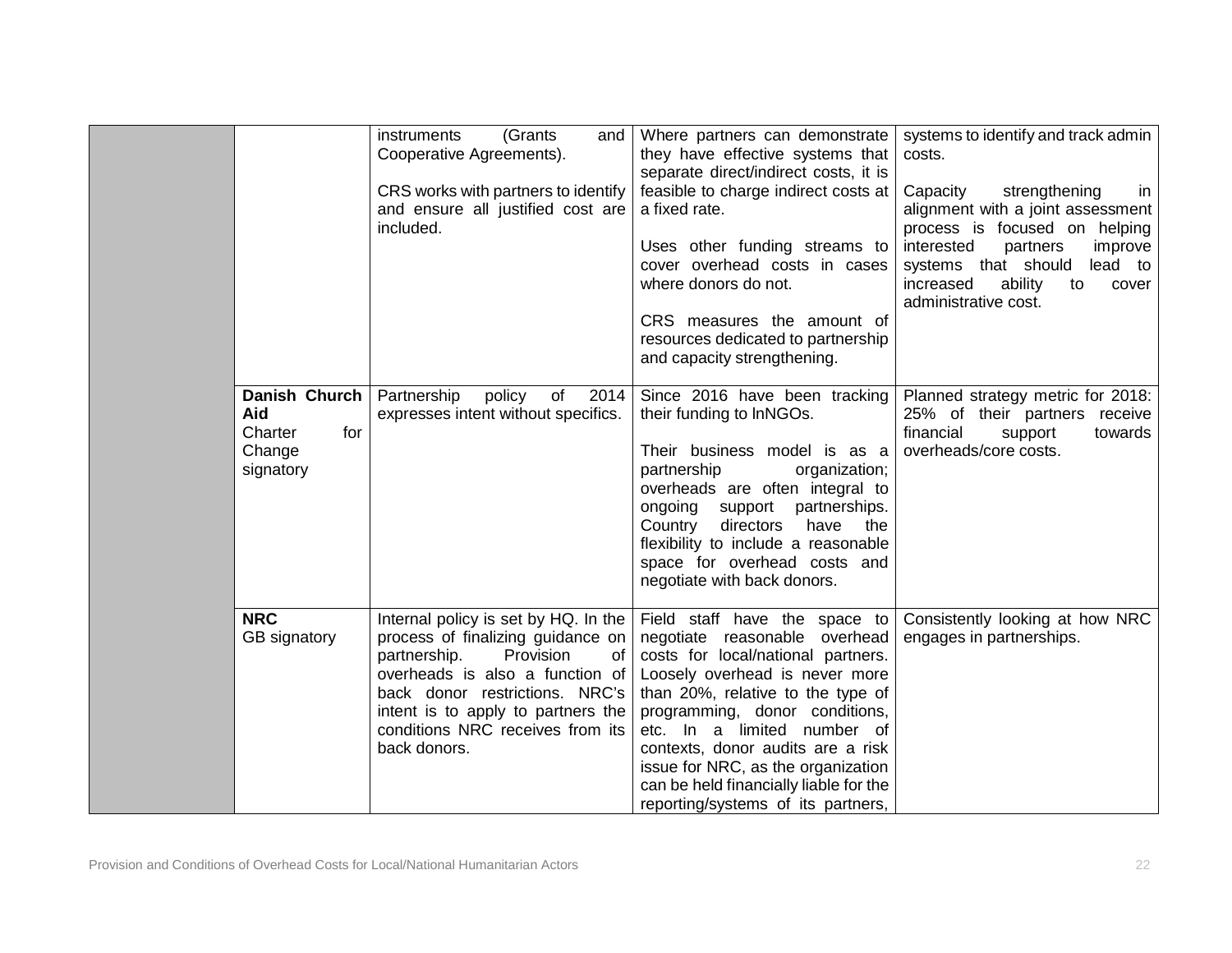|                                                                |                                                                                                                                                                                                                                                                                                                                                                                                  | leading to a more conservative<br>approach.                                                                                                                                                                                                                                                                                                                                                                                                                                                                                                                                                |                                                                                                                                                                                                                                                                                                                                                                                                                                                                                                                                                                                                                                                                                                                                                        |
|----------------------------------------------------------------|--------------------------------------------------------------------------------------------------------------------------------------------------------------------------------------------------------------------------------------------------------------------------------------------------------------------------------------------------------------------------------------------------|--------------------------------------------------------------------------------------------------------------------------------------------------------------------------------------------------------------------------------------------------------------------------------------------------------------------------------------------------------------------------------------------------------------------------------------------------------------------------------------------------------------------------------------------------------------------------------------------|--------------------------------------------------------------------------------------------------------------------------------------------------------------------------------------------------------------------------------------------------------------------------------------------------------------------------------------------------------------------------------------------------------------------------------------------------------------------------------------------------------------------------------------------------------------------------------------------------------------------------------------------------------------------------------------------------------------------------------------------------------|
| Oxfam<br>GB signatory<br>Charter<br>for<br>Change<br>signatory | No specific written policy. As the<br>Oxfam confederation is going<br>a change<br>through<br>process,<br>affiliate<br>alignment of Oxfam<br>policies is underway.<br>Partnership principles encourages<br>covering of partner core costs.<br>Oxfam International is developing<br>partnership<br>policy<br>and<br>a<br>implementation support guidance<br>to translate principles into practice. | Of the 20 Oxfam affiliates, 5<br>provide support functions, all of<br>which currently have different<br>policies and processes.<br>Developing an overview of costs<br>being paid to<br>local/national<br>partners. In general, the overheads<br>paid are conditioned by donor and<br>operation conditions.<br>country<br>coordinators<br><b>Funding</b><br>are<br>negotiating with donors in each<br>project and process to cover these<br>partner costs, with mixed results.<br>Projectisation of funding is a key<br>obstacle to doing better, as it<br>means less unrestricted funding. | Oxfam signed the GB in Spring<br>2017.<br>Is working to include partner core<br>costs guidelines in the institutional<br>funding strategy and guidance at<br>International and affiliate levels.<br>Is working with Oxfam affiliates to<br>include disaggregated funding to<br>local/national partners in their<br>financial systems.<br>In FY2018-2019, performance<br>against C4C commitments is part<br>of the Global Programmes steer<br>and KPIs including facilitating<br>access to funding to InNGOs with<br>core<br>costs<br>and<br>capacity<br>strengthening.<br>Also for FY2018-2019, Executive<br>affiliates<br>Director's<br>steer<br>to<br>includes<br>Partnerships<br>commitments and transparency on<br>funding flows as part of steer. |
| <b>Tearfund</b><br>Charter<br>for<br>Change<br>signatory       | Local and National NGO partners<br>are able to claim a contribution<br>towards the administrative running<br>cost (central management and<br>office<br>administration<br>salaries,<br>supplies,<br>telecommunications,<br>office rent and utilities, audit and                                                                                                                                   | In cases where the Implementing<br>Partner considers that the actual<br>costs of supporting the programme<br>will exceed this amount, a separate<br>detailed<br>budget<br>for<br>central<br>administration costs in justification<br>of<br>claim<br>for<br>higher<br>a<br>a                                                                                                                                                                                                                                                                                                                |                                                                                                                                                                                                                                                                                                                                                                                                                                                                                                                                                                                                                                                                                                                                                        |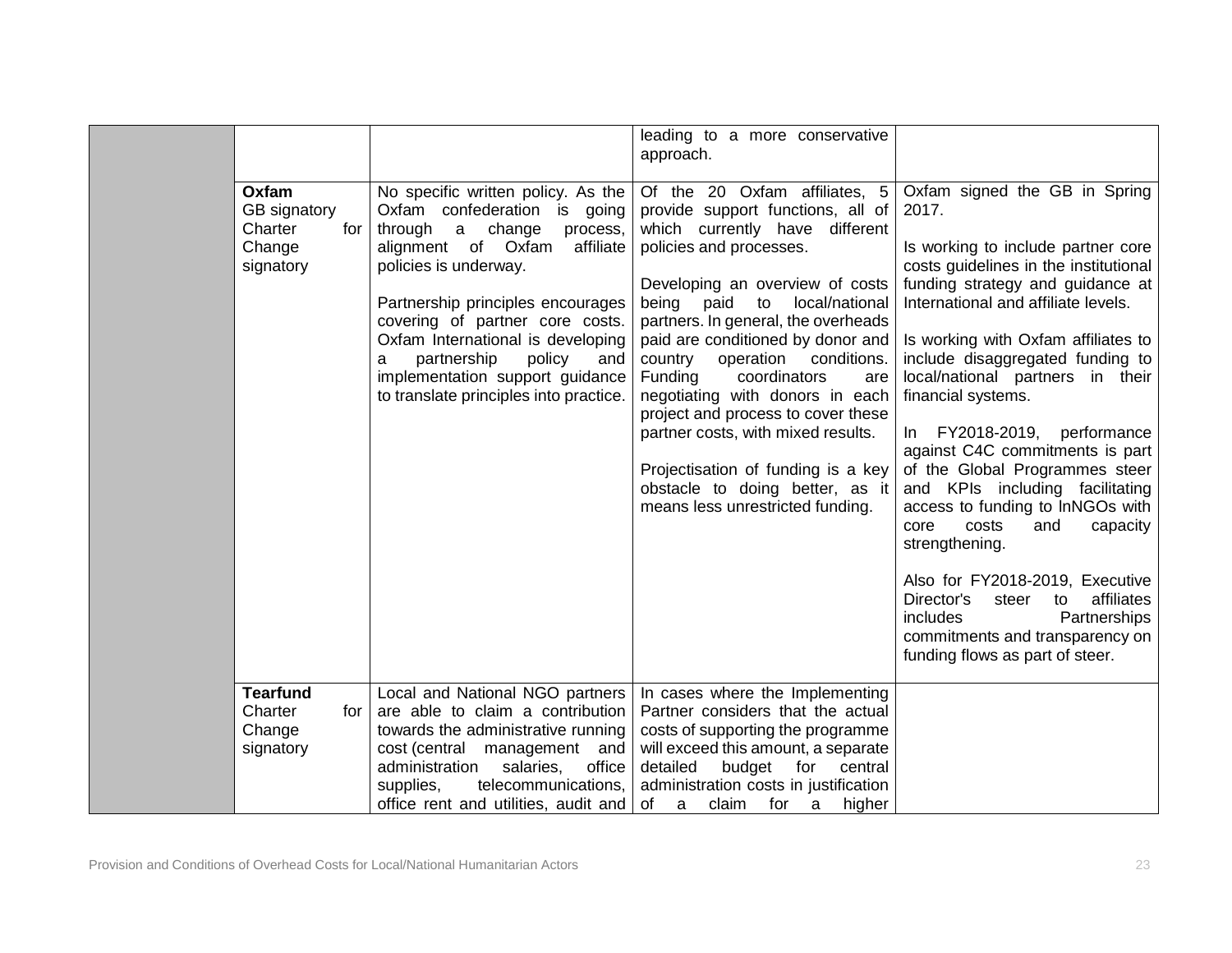|              |                                                                | Board expenses, depreciation of<br>capital assets etc). This is normally<br>restricted to 10% of the total Direct<br>Operational/Programme Costs of<br>the programme.                                                                                                                                                                                              | administration charge may be<br>submitted. The administration<br>budget must show clearly the total<br>costs<br>of<br>administering<br>the<br>Implementing Partner (ie. all the<br>Indirect Costs), the sources of<br>income available to set against<br>those costs, and how and why you<br>divided up the balance between<br>the different programmes to be<br>managed by the Implementing<br>Partner.                  |                                                                                                                                                                                                                                                                                    |
|--------------|----------------------------------------------------------------|--------------------------------------------------------------------------------------------------------------------------------------------------------------------------------------------------------------------------------------------------------------------------------------------------------------------------------------------------------------------|---------------------------------------------------------------------------------------------------------------------------------------------------------------------------------------------------------------------------------------------------------------------------------------------------------------------------------------------------------------------------------------------------------------------------|------------------------------------------------------------------------------------------------------------------------------------------------------------------------------------------------------------------------------------------------------------------------------------|
|              | World<br><b>Vision</b><br><b>International</b><br>GB signatory | There is an internal policy that<br>captures<br>their<br>way<br>of<br>working/partnering within WV and<br>with<br>external<br>local/national<br>partners<br>WV's business model is one of<br>partnering<br>of<br>Northern<br>and<br>Southern components of the<br>federation. These grants ensure<br>that WV national actors benefit<br>from overheads as an iNGO. | <b>Follows</b><br>policies<br>donor<br>in.<br>sharing/covering overhead costs of<br>local/national partners.<br>WV has historically supplemented<br>donor provision of overheads with<br>their own unrestricted funding<br>sources.<br>In cases where WV works with<br>non-WV partners, overhead costs<br>are negotiated on a case-by-case<br>basis. At times, such partners are<br>recruited after the award of a grant. | Efforts to track and differentiate<br>funding to local/national actors<br>requires further investment, as it<br>was not necessary in the existing<br>way of working.<br>Challenge remains that of ensuring<br>adequate unrestricted funding to<br>maintain their current approach. |
| <b>RC/RC</b> | Canadian<br>Red<br><b>Cross</b>                                | No policy. De facto overheads<br>have never been higher than 7.5%<br>(IFRC standard rate) and have<br>been paid since 2010. The<br>overheads paid to NS partners<br>come out the Canadian Red Cross<br>overhead.                                                                                                                                                   | overhead<br>Support<br>costs<br>0f<br>National Society (NS) partners, in<br>line with the back donor conditions<br>and reporting requirements. Same<br>for use of unrestricted funds.<br>Dependent on the NS partner's<br>accountability mechanism. They<br>maintain the right to audit partners.                                                                                                                         |                                                                                                                                                                                                                                                                                    |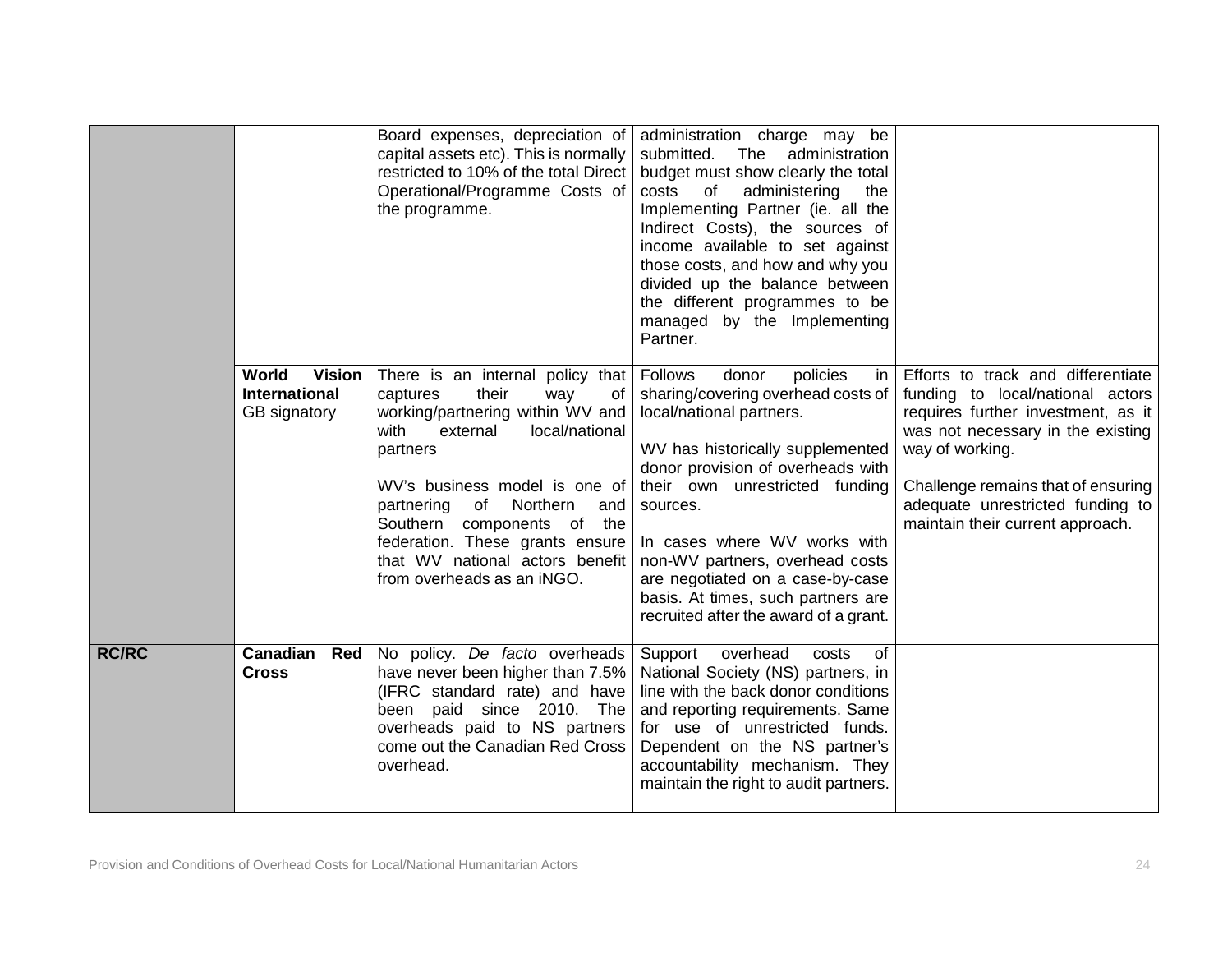|                             |                                                                                                                                                                                                                                                                                                                                                                                                                                                                                                                                  | When they work directly with a NS,<br>the bulk of funding goes directly to<br>partner and mid-term programming<br>in 12 countries for capacity<br>building.                                                                                                                                                                                                                                                                                      |                                                                                                                                                                                                                |
|-----------------------------|----------------------------------------------------------------------------------------------------------------------------------------------------------------------------------------------------------------------------------------------------------------------------------------------------------------------------------------------------------------------------------------------------------------------------------------------------------------------------------------------------------------------------------|--------------------------------------------------------------------------------------------------------------------------------------------------------------------------------------------------------------------------------------------------------------------------------------------------------------------------------------------------------------------------------------------------------------------------------------------------|----------------------------------------------------------------------------------------------------------------------------------------------------------------------------------------------------------------|
| <b>IFRC</b><br>GB signatory | <b>IFRC</b><br>has<br>developed<br>the<br>Guidelines for National Society<br><b>Costing Policy: Best practices for</b><br>project costing and indirect cost<br>procedures.<br><b>This</b><br>recovery<br>guidance was created based on<br>observation that certain<br>the<br>Participating National Societies<br>(PNS)<br>were<br>not<br>paying<br>overhead/indirect costs to National<br>Society (NS) partners.<br>The IFRC pays overhead/indirect<br>costs to NS who have a costing<br>policy and present reasonable<br>costs. | The intent of the guidelines is to<br>promote fiscal discipline amongst<br>NS and to ensure that they are<br>given fair compensation by their<br>partners.<br>Practice is ultimately mixed:<br>Ideally the costing policy and<br>$\bullet$<br>reasonable costs are covered<br>by partners.<br>Some partners are driven by<br>their- or their back donor-<br>policies and conditions, so<br>compromises are found.                                | With ICRC, jointly launched the<br>National<br>Society<br>Investment<br>Alliance (NSIA, IFRC 2017)<br>in late 2017, a pooled fund that is<br>focused<br>strengthening<br>on<br>institutional capacities of NS. |
| <b>ICRC</b><br>GB signatory | dictate the policy and procedures<br>around partnership with National<br>Societies and their financial<br>conditions.<br>Provision of overheads is a<br>of<br>function<br>a<br>financial<br>capacity/management assessment<br>of NS partner, resulting in $a \mid$<br>grading from Level 1- 3. Level 1<br>requires<br>invoicing<br>of<br>all<br>administrative/indirect<br>costs.<br>Those partners assessed as levels                                                                                                           | ICRC has internal guidelines that The guidelines give ICRC and NS<br>a clear basis for discussion.<br>Eventual<br>partnerships<br>and<br>provision of overheads can be<br>adapted to specific contexts and<br>requirements. In some examples,<br>the ICRC pays overheads in the<br>framework of capacity building<br>programs (e.g. purchase of<br>computers for the NS).<br>In some case, the ICRC faces the<br>specific challenge of financial | With IFRC, jointly launched the<br>National<br>Society<br>Investment<br>Alliance (NSIA, IFRC 2017)<br>in late 2017, a pooled fund that is<br>focused<br>on<br>strengthening<br>institutional capacities of NS. |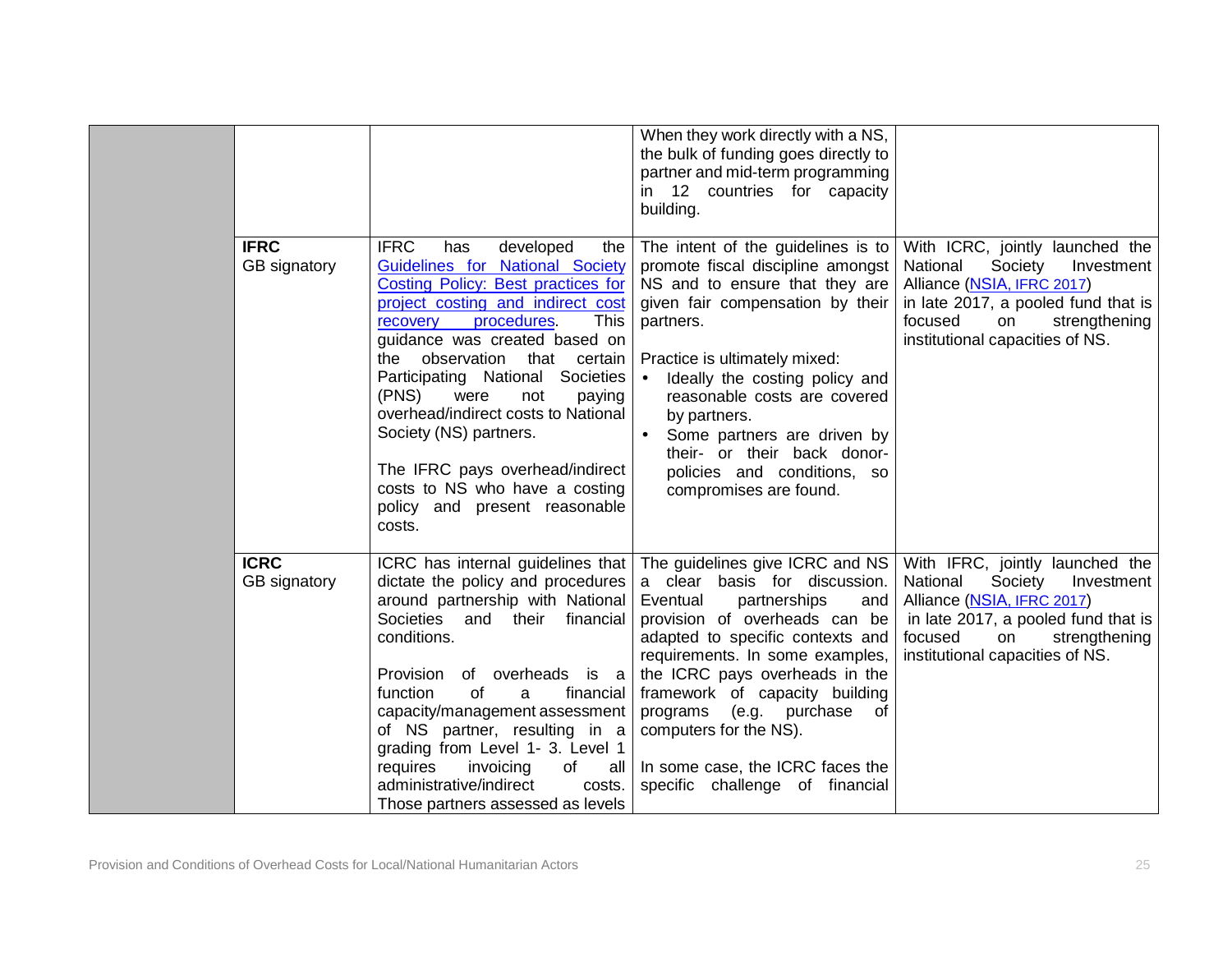|               |                                                                                                                        | 2- 3 are eligible for provision of<br>overheads at a fixed maximum rate<br>of $7\%$ .                                                                       | capacity building of its partners in<br>situations of conflict.                                                                                                                                                                                                                                                                                                                                        |                                                                                                                                                                     |
|---------------|------------------------------------------------------------------------------------------------------------------------|-------------------------------------------------------------------------------------------------------------------------------------------------------------|--------------------------------------------------------------------------------------------------------------------------------------------------------------------------------------------------------------------------------------------------------------------------------------------------------------------------------------------------------------------------------------------------------|---------------------------------------------------------------------------------------------------------------------------------------------------------------------|
| <b>InNGOs</b> | <b>MERCY</b><br><b>Malaysia</b><br>Charter<br>for<br>Change<br>endorser                                                | Inconsistent access to overheads<br>obliges<br>organization<br>to<br>be<br>conservative- cannot overextend<br>itself, take risks.                           | Have accessed Pooled Funds in<br>Myanmar.<br>Negotiates overheads on a case-<br>by-case basis, with a range of<br>donors.                                                                                                                                                                                                                                                                              | Concerned<br>other<br>that<br>actors<br>(private sector, foundations) also<br>adopting similarly strict policies re:<br>overheads.                                  |
|               | Syrian<br>Relief<br>(diaspora NGO,<br>registered<br>.in<br>UK)<br>GB signatory<br>Charter<br>for<br>Change<br>endorser | Has negotiated overhead costs on<br>an ad hoc basis.<br>Not received direct funding to date.<br>received<br>from<br><b>Has</b><br>resources<br>Pooled Fund. | Practice has evolved since 2011.<br>Initially, iNGO were highly active to<br>build InNGO capacities. Those<br>capacities now in place, InNGOs<br>are strong partners and negotiate<br>their overhead costs with each<br>international partner.<br>Specific issues such as access to<br>war-risks insurance for I/n staff, or<br>standard practice in compensating<br>families are not being addressed. | As iNGO<br>presence<br>in Turkey<br>decreases, expects that direct<br>funding relationships will become a<br>reality.<br>Applying for FPAs with Northern<br>donors. |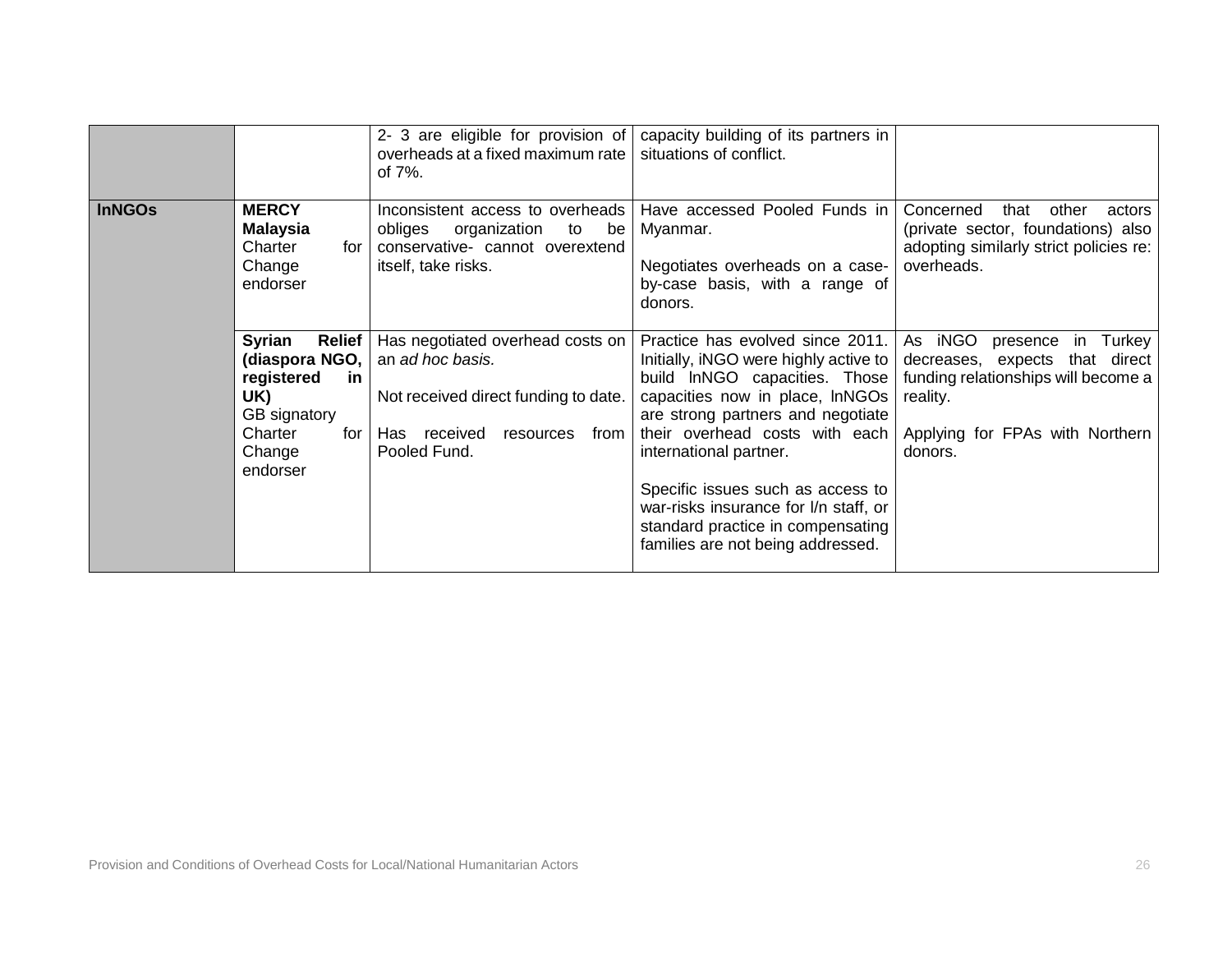## **Annex 1 – Documents Consulted**

Bond, 2016. Cost Recovery What it Means for CSOs. <https://www.bond.org.uk/sites/default/files/resource-documents/cost-recovery-0216.pdf>

Charter for Change (C4C), 2016. Charter for Change: Localisation of Humanitarian Aid. <https://charter4change.org>

Charter for Change, 2017. From commitments to action: Progress Report 2016- 2017. [https://charter4change.files.wordpress.com/2015/08/c4c\\_progressreport\\_2017\\_web.pdf](https://charter4change.files.wordpress.com/2015/08/c4c_progressreport_2017_web.pdf)

CIDA, 2008. Overhead Compensation Policy for CIDA's Contribution Agreements. <http://www.international.gc.ca/development-developpement/partners-partenaires/bt-oa/overhead>compensation.aspx?lang=eng

DanChurchAid, 2014. Partnership Policy. <https://www.danchurchaid.org/content/download/.../1/.../Partnership+Policy+2014.pdf>

Development Initiatives (DI), 2008. Indirect Support Cost Study: Final Report. [www.lacs.ps/documentsShow.aspx?ATT\\_ID=4483](http://www.lacs.ps/documentsShow.aspx?ATT_ID=4483)

DfID, no date. Programme Expenditure: Eligible Cost Guidance. [https://www.gov.uk/government/uploads/system/uploads/attachment\\_data/file/652367/Cost-](https://www.gov.uk/government/uploads/system/uploads/attachment_data/file/652367/Cost)Eligibility-Guidance.pdf

ECHO, 2014. Funding Partnership Agreement. [https://ec.europa.eu/echo/partnerships/humanitarian-partners\\_en](https://ec.europa.eu/echo/partnerships/humanitarian-partners_en)

Gates Foundation, 2017. Indirect Cost Policy. [https://docs.gatesfoundation.org/documents/indirect\\_cost\\_policy.pdf](https://docs.gatesfoundation.org/documents/indirect_cost_policy.pdf)

Guardian, 2017. Move by UK supermarkets threatens to bring Fairtrade crashing down. <https://www.theguardian.com/global-development/2017/jun/24/fairtrade-crashing-down-sainsburys>tesco-tea-growers-nairobi

Harvard Business Review (HBR), 2013. Global NGOs Spend More on Accounting Than Multinationals. <https://hbr.org/2013/04/the-efficiency-trap-of-global>

HPG/ODI, 2017. From Grand Bargain to beneficiary: An analysis of funding flows through the humanitarian system.<https://www.odi.org/sites/odi.org.uk/files/resource-documents/11588.pdf>

IASC, 2017. Grand Bargain Annual Self-Reporting Exercise (Database). <https://interagencystandingcommittee.org/grand-bargain-hosted-iasc>

ICVA, 2015. A comparison review of UN project partnership agreements for NGO implementation of humanitarian projects. A series of the series of the series of the series of the series of the series of the s

<https://www.icvanetwork.org/system/files/versions/UN%20Partnership%20Agreement%20Review> %201%20June%202015.web\_.pdf

IFRC, 2016. Guidelines for National Society Costing Policy. <http://media.ifrc.org/ifrc/document/guidelines-national-society-costing-policy/>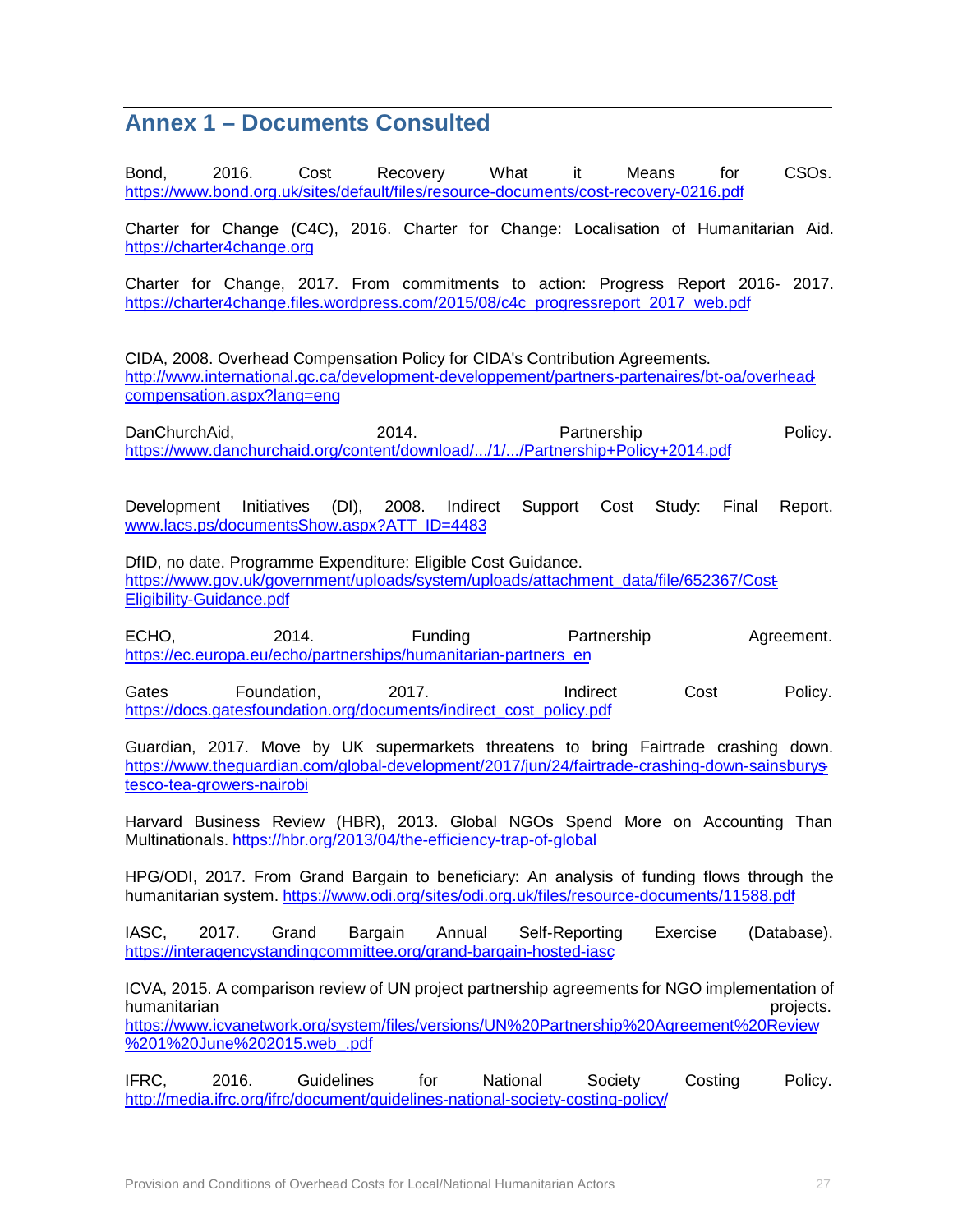IFRC, 2017. Investing in National Socieites to Strengthen Local Action for a Global Response to Crisis. <http://media.ifrc.org/ifrc/wp-content/uploads/sites/5/2017/12/NSIA-Description.pdf>

IFRC, no date. Myanmar Red Cross Society: A journey towards effective cost recovery. <http://media.ifrc.org/ifrc/document/myanmar-red-cross-society-journey-towards-effective-cost>recovery/

ILO, 2016. Purchasing Practices and Working Conditions in Global Supply Chains. [http://www.ilo.org/wcmsp5/groups/public/---ed\\_protect/---protrav/-](http://www.ilo.org/wcmsp5/groups/public/---ed_protect/---protrav/)- travail/documents/publication/wcms\_556336.pdf

L2GP, 2016. Funding to national and local humanitarian actors in Syria: Between sub-contracting and partnerships. but partnerships. <https://www.local2global.info/wp>content/uploads/L2GP\_funding\_Syria\_May\_2016.pdf

L2GP, 2017. Can Grand Bargain signatories reach the 25% target by 2020? <https://www.local2global.info/wp>-

content/uploads/L2GP\_GrandBargainSignatories\_commitment\_ExeSum\_FINAL.pdf

Mango, 2010. The Challenge of Core Costs.<https://www.mango.org.uk/Pool/G-Managing>overhead-costs.pdf

NEAR, 2017. Global Policy Brief on a 10% allocation of unrestricted financing to Local/National NGOs as a necessary commitment to local/national organisations capacity strengthening. <http://www.near.ngo/imgtemp/downloadfile/A%20Policy%20brief%20on%20Unrestricted%20financ> ing%20support%20to%20Local%20NGOs\_1502963481.pdf

Nonprofit Quarterly (NPQ), 2016. Why Funding Overhead Is Not the Real Issue: The Case to Cover Full Costs. <https://nonprofitquarterly.org/2016/01/25/why-funding-overhead-is-not-the-real>issue-the-case-to-cover-full-costs/

NRC, 2017. Understanding Humanitarian Funds: Going beyond Country-Based Pooled Funds. [https://www.nrc.no/globalassets/pdf/reports/pooled\\_funds\\_2017\\_16mar2017\\_web\\_v2.pdf](https://www.nrc.no/globalassets/pdf/reports/pooled_funds_2017_16mar2017_web_v2.pdf)

OCHA, 2017. Operational Handbook for Country-based Pooled Funds. [http://www.unocha.org/sites/unocha/files/Operational\\_Handbook\\_for\\_OCHA\\_CBPFs\\_Version1.2.p](http://www.unocha.org/sites/unocha/files/Operational_Handbook_for_OCHA_CBPFs_Version1.2.p) df

OCHA (database), CBPF Grant Management Systems (GMS)- Business Intelligence. <https://gms.unocha.org/content/cbpf-contributions>

P2P Support Team, 2017. GAZINTEP- Supporting principled local action in humanitarian response- GAZINTEP.

UNICEF, 2015. Reference Doc 3: Budgeting, Implementation and Financial Reporting. [https://www.unicef.org/about/partnerships/files/Reference\\_Document\\_3.docx](https://www.unicef.org/about/partnerships/files/Reference_Document_3.docx)

USAID. Indirect Cost Rate Guide for Non-Profit, Organizations. <https://www.usaid.gov/work>usaid/resources-for-partners/indirect-cost-rate-guide-non-profit-organizations

WFP. Partner with us: Non-governmental organizations. <https://www.wfp.org/partners/non>governmental-organizations/partner-with-us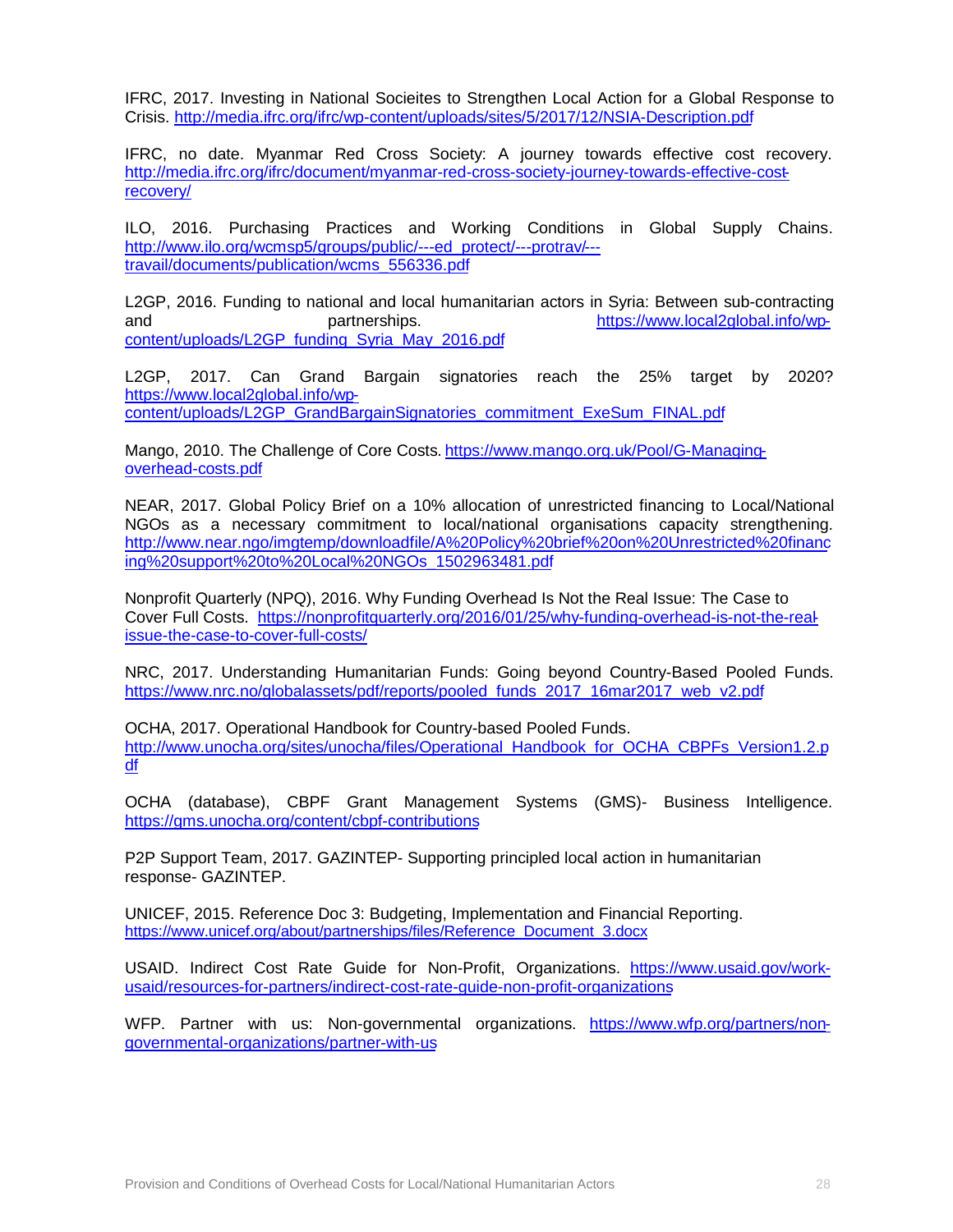# **Annex 2 – Contributing Stakeholders**

Amanda Schweitzer, Emergency Capacity Strengthening Coordinator, CRS Andrew Rizk, Director Finance and Administration, IFRC Anne Street, Head of Humanitarian Policy, CAFOD Anita Kattakuzhy, Humanitarian Policy Adviser, Oxfam Anthony Nolan, Consultant (Localisation in Coordination), UNICEF Brigitte Mukengeshayi, ECHO Kathy Relleen Evans, Coordination Hard to Reach Ambition, Norwegian Refugee Council Christian Els, Independent consultant, working for Trocaire Michael Ahrens, Deputy Head of the Division for Humanitarian Assistance, German Federal Foreign **Office** Dr. Ahmad Faizal Mohd Perdaus, President, MERCY Malaysia Elena Garagorri, Senior Advisor on Donor Relations, ICRC Fatima Sherif, Senior Humanitarian Manager, UNHCR Frederique Lehoux, Humanitarian Partnership Coordinator, Care International Jennifer Poidatz, Vice President Humanitarian Response, CRS Jette Michelson, Chief Advisor, Danish Ministry of Foreign Affairs Juan Chaves-Gonzalez, Humanitarian Affairs Officer, OCHA Marumbo Ngwira, Director Resource Development, World Vision International Maxwell Sibhensana, Technical Director Program Development, World Vision International Melissa Daley, Tearfund Nils Carstensen, Senior Advisor, L2GP & DanChurchAid Patricia McIlreavy, Vice President Humanitarian Policy and Practice, InterAction Regina Gujan, Deputy Head Multilateral Affairs Division, SDC Rolla Hinedi, Head of Gaziantep Office, Syria Relief Saskia Harmsen, Charter for Change/Change Manager, Oxfam Seán Ó hAodha, Deputy Director, Irish Aid Silvia Chiarucci, Programme Specialist, UNICEF Pat Laberge, Director, Global Programs, Canadian Red Cross Sarah Clayton-Fisher, DFID Strategic Partnerships Manager, British Red Cross Saski Harmsen, Change Manager Charter for Change, Oxfam International Stephen Close, Assistant Director Humanitarian Reform and Performance Section/Humanitarian and Refugee Policy Branch/Humanitarian, NGOs and Partnerships Division, Australian Department of Foreign Affairs and Trade Tove Myhrman, Programme Manager Specialist/HUMASIEN Humanitarian Unit, SIDA